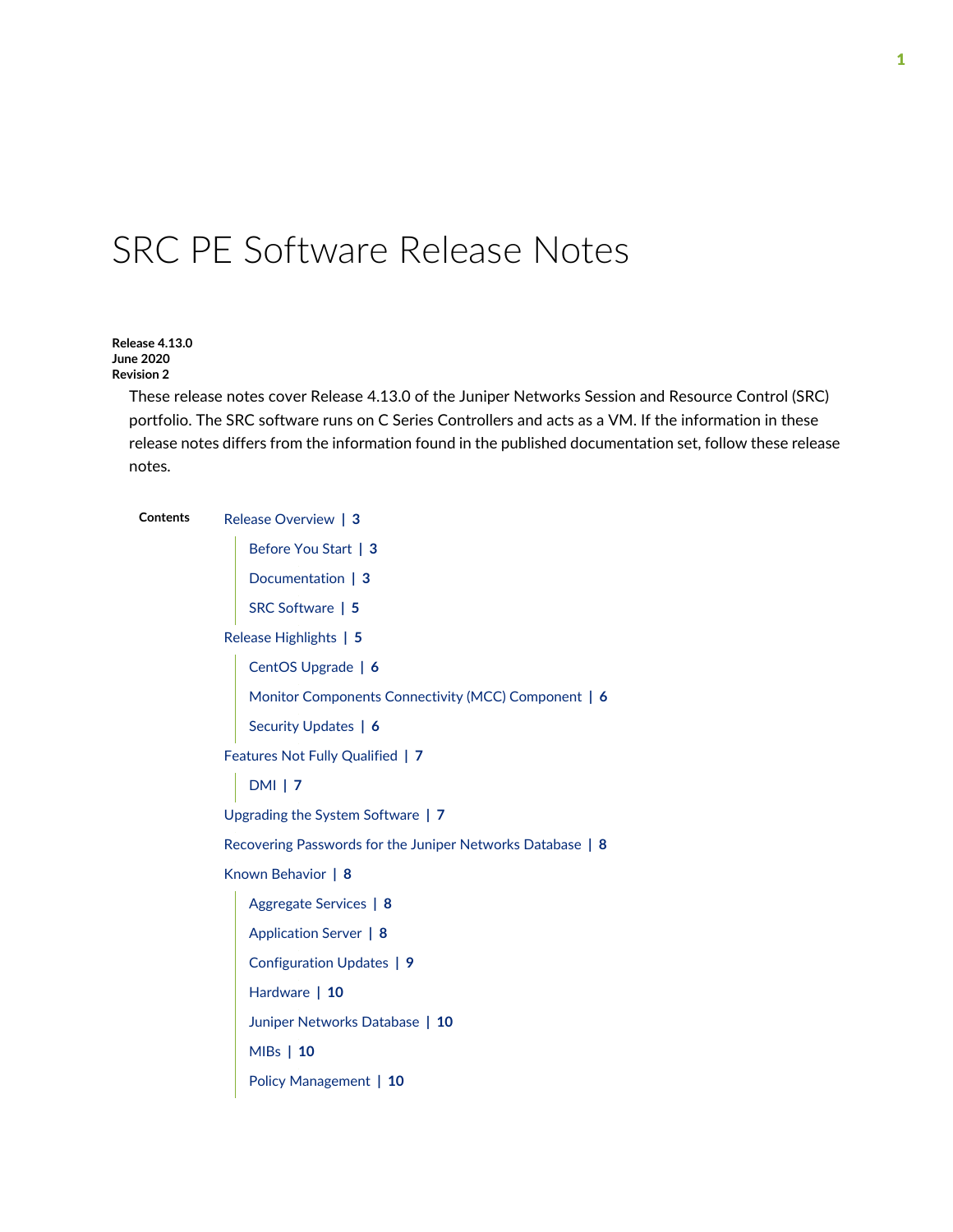[SAE](#page-10-0) **| [11](#page-10-0)**

Known Problems and [Limitations](#page-10-1) **| [11](#page-10-1)**

[3GPP](#page-11-0) Gy **| [12](#page-11-0)** [LDAP](#page-11-1) **| [12](#page-11-1)** [NTP](#page-11-2) **| [12](#page-11-2)** [SAE](#page-11-3) **| [12](#page-11-3)** [SIC](#page-12-0) **| [13](#page-12-0)**

[Documentation](#page-12-1) Updates **| [13](#page-12-1)**

[Migration](#page-12-2) **| [13](#page-12-2)**

Policy [Changes](#page-12-3) **| [13](#page-12-3)** Migrating the C Series [Controller](#page-12-4) to Software Release 4.13.0 **| [13](#page-12-4)**

Upgrading the SRC Software from Release [4.13.0R1/R2](#page-14-0) to 4.13.0R3 or Later **| [15](#page-14-0)**

Restrictions and [Recommendations](#page-14-1) **| [15](#page-14-1)**

[VTA](#page-14-2) **| [15](#page-14-2)** [RADIUS](#page-14-3) Server **| [15](#page-14-3)** Web [Browsers](#page-15-0) **| [16](#page-15-0)** SRC [Virtualization](#page-15-1) **| [16](#page-15-1)** Resolved [Problems](#page-15-2) **| [16](#page-15-2)** [Application](#page-16-0) Server **| [17](#page-16-0)** [CLI](#page-16-1) **| [17](#page-16-1)** [C-Web](#page-16-2) **| [17](#page-16-2)** Policy [Management](#page-16-3) **| [17](#page-16-3)** [SAE](#page-16-4) **| [17](#page-16-4)** [Software](#page-16-5) Upgrade **| [17](#page-16-5)** SRC Software [Compatibility](#page-17-0) Matrix **| [18](#page-17-0)** [Third-Party](#page-18-0) Software **| [19](#page-18-0)** SRC [Documentation](#page-20-0) and Release Notes **| [21](#page-20-0)** [Documentation](#page-20-1) Feedback **| [21](#page-20-1)** [Requesting](#page-20-2) Technical Support **| [21](#page-20-2)** Self-Help Online Tools and [Resources](#page-21-0) **| [22](#page-21-0)** [Opening](#page-21-1) a Case with JTAC **| [22](#page-21-1)**

[Revision](#page-22-0) History **| [23](#page-22-0)**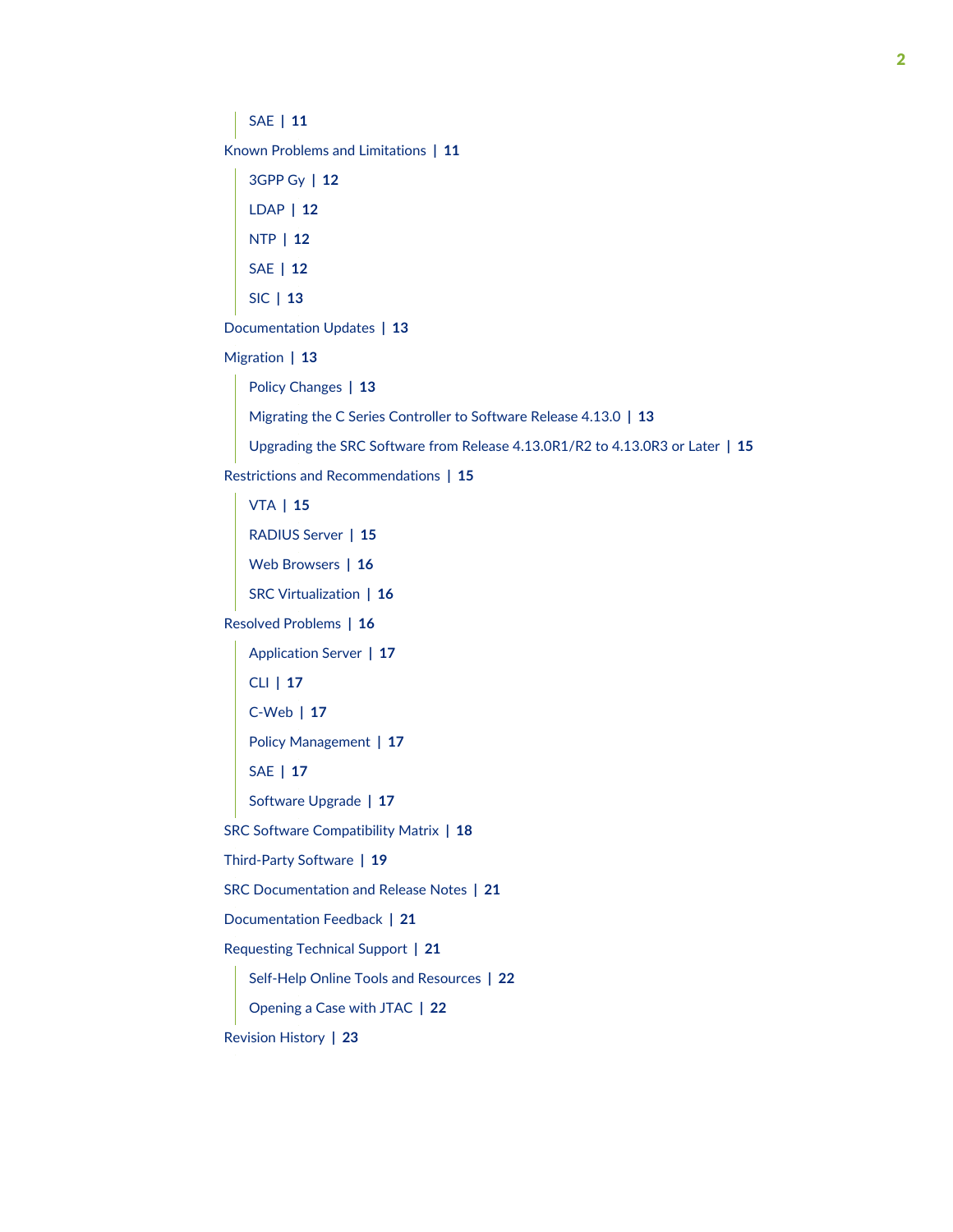# <span id="page-2-0"></span>**Release Overview**

If the information in your current release notes differs from the information found in the other documentation sources, follow the *SRC PE Release Notes*.

### <span id="page-2-1"></span>**Before You Start**

Before you use your new software, read these *Release Notes* in their entirety, especially the section *Known Problems and Limitations*. You need the following documentation to fully understand all the features available in Release 4.13.0:

- These *SRC 4.13.0 Release Notes*, which describe the changes between Releases 4.12.0 and 4.13.0.
- The 4.13.0 SRC Policy Engine (SRC PE) software documentation set, which provides detailed information about features available in Release 4.13.x.

<span id="page-2-2"></span>If the information in your current release notes differs from the information found in the other documentation sources, follow the *Release Notes*.

#### **Documentation**

The SRC 4.13.x SRC PE core documentation set consists of several manuals and is available only in electronic format. Refer to the following table to help you decide which document to use.

**NOTE:** The configurations and features explained in the SRC 4.13.x SRC PE software documentation set for the C Series Controllers are also applicable to virtualized SRC software unless otherwise specified.

| Task                                             | <b>Related Documentation</b>                                                                                     |
|--------------------------------------------------|------------------------------------------------------------------------------------------------------------------|
| Install SRC software on the C Series Controller. | C Series Controllers C3000 and C5000 Hardware<br>Guide<br>C Series Controllers C2000 and C4000 Hardware<br>Guide |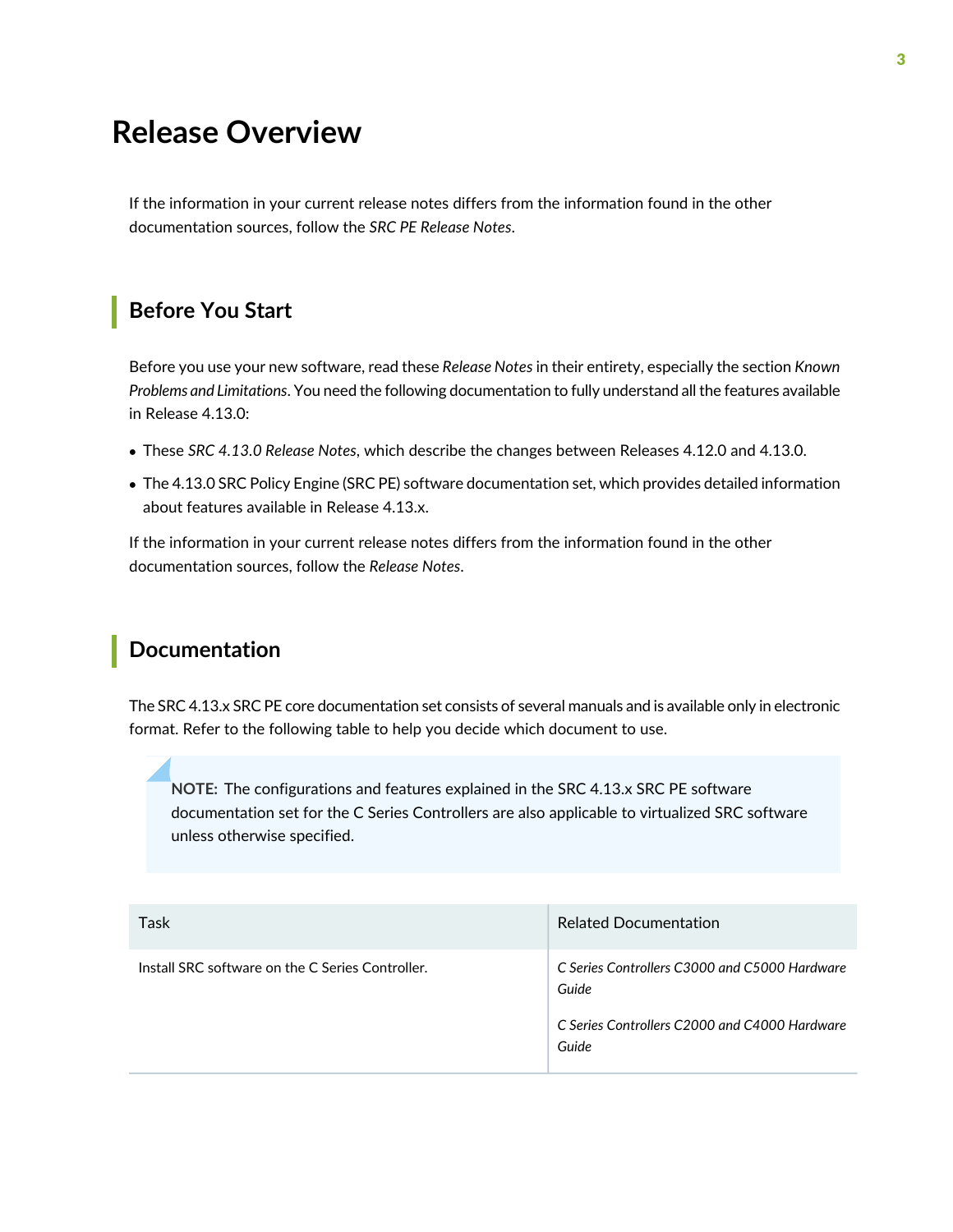| Task                                                        | <b>Related Documentation</b>                |
|-------------------------------------------------------------|---------------------------------------------|
| Get up and running quickly.                                 | C3000 and C5000 Quick Start Guide           |
|                                                             | C2000 and C4000 Quick Start Guide           |
| Learn about the general operation of the SRC software.      | <b>SRC PE Getting Started Guide</b>         |
| Perform basic configuration.                                | <b>SRC PE Getting Started Guide</b>         |
| Use the SRC CLI.                                            | <b>SRC PE CLI User Guide</b>                |
| Use the License Manager and directory events.               | <b>SRC PE Getting Started Guide</b>         |
| Use the SAE, Juniper Networks routers, NIC, ACP, and SIC.   | <b>SRC PE Network Guide</b>                 |
| Use the SNMP agent and logging utilities.                   | SRC PE Monitoring and Troubleshooting Guide |
| Integrate external network devices into the SRC network.    | <b>SRC PE Network Guide</b>                 |
| Work with SRC services and policies.                        | <b>SRC PE Services and Policies Guide</b>   |
| Work with SRC subscribers and subscriptions.                | SRC PE Subscribers and Subscriptions Guide  |
| Use the enterprise portals.                                 | <b>SRC Sample Applications Guide</b>        |
| Use the residential portal.                                 | <b>SRC Sample Applications Guide</b>        |
| Use the C-Web interface to configure the SRC software.      | SRC PE C-Web Interface Configuration Guide  |
| Get specific information about commands and statements for: | SRC PE CLI Command Reference, Volume 1      |
| • CLI and system                                            |                                             |
| • Juniper Networks database                                 |                                             |
| • Service Activation Engine (SAE)                           |                                             |
| • Network Information Collector (NIC)                       |                                             |
| • Subscriber Information Collector (SIC)                    |                                             |
| • SNMP agent                                                |                                             |
| • SRC Admission Control Plug-In (SRC ACP)                   |                                             |
| • Volume Tracking Application (VTA)                         |                                             |
| • SRC License Management                                    |                                             |
| • Common Object Services (COS) Naming Service               |                                             |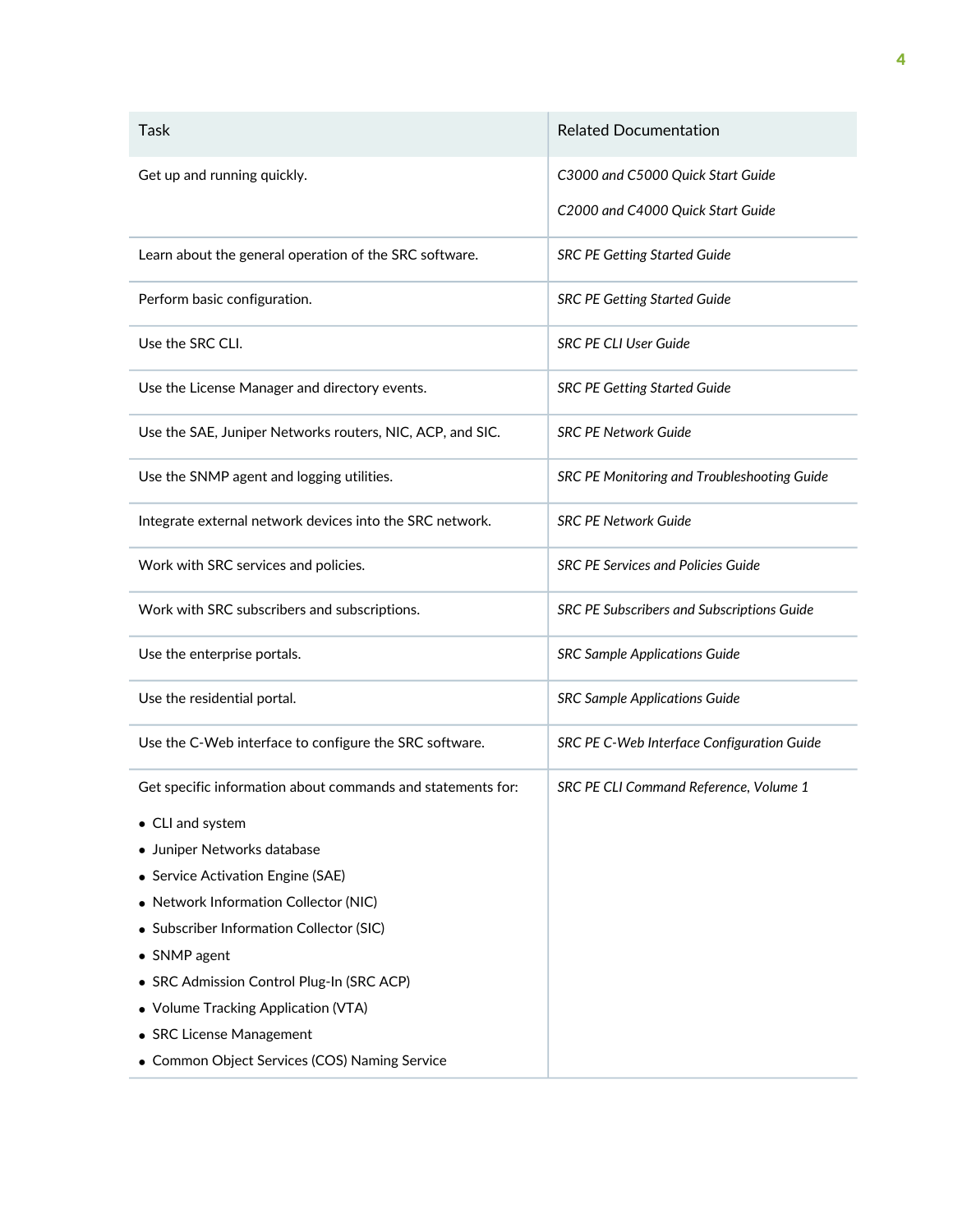| Task                                                        | <b>Related Documentation</b>           |
|-------------------------------------------------------------|----------------------------------------|
| Get specific information about commands and statements for: | SRC PE CLI Command Reference, Volume 2 |
| • Services                                                  |                                        |
| • Policies                                                  |                                        |
| • Subscribers                                               |                                        |
| • Redirect server                                           |                                        |
| • External Subscriber Monitor                               |                                        |
| • Application Server                                        |                                        |
| • Dynamic Service Activator                                 |                                        |
| • IP Multimedia Subsystem (IMS)                             |                                        |
| • Diameter application                                      |                                        |

The entire documentation set, including the release notes, in PDF format is available on the Juniper Networks website:

<span id="page-4-0"></span>[https://www.juniper.net/documentation/en\\_US/release-independent/src/information-products](https://www.juniper.net/documentation/en_US/release-independent/src/information-products/pathway-pages/c-series/product/index.html) [/pathway-pages/c-series/product/index.html](https://www.juniper.net/documentation/en_US/release-independent/src/information-products/pathway-pages/c-series/product/index.html)

## **SRC Software**

You can download the SRC software and the product release notes from the Juniper Networks website at:

<https://www.juniper.net/support/downloads/?p=src#sw>

<span id="page-4-1"></span>You must download the SRC iso, qcow2, or vmdk image from the Juniper Networks website for deploying the SRC software as a virtual machine (VM).

# **Release Highlights**

Highlights include the following product enhancements: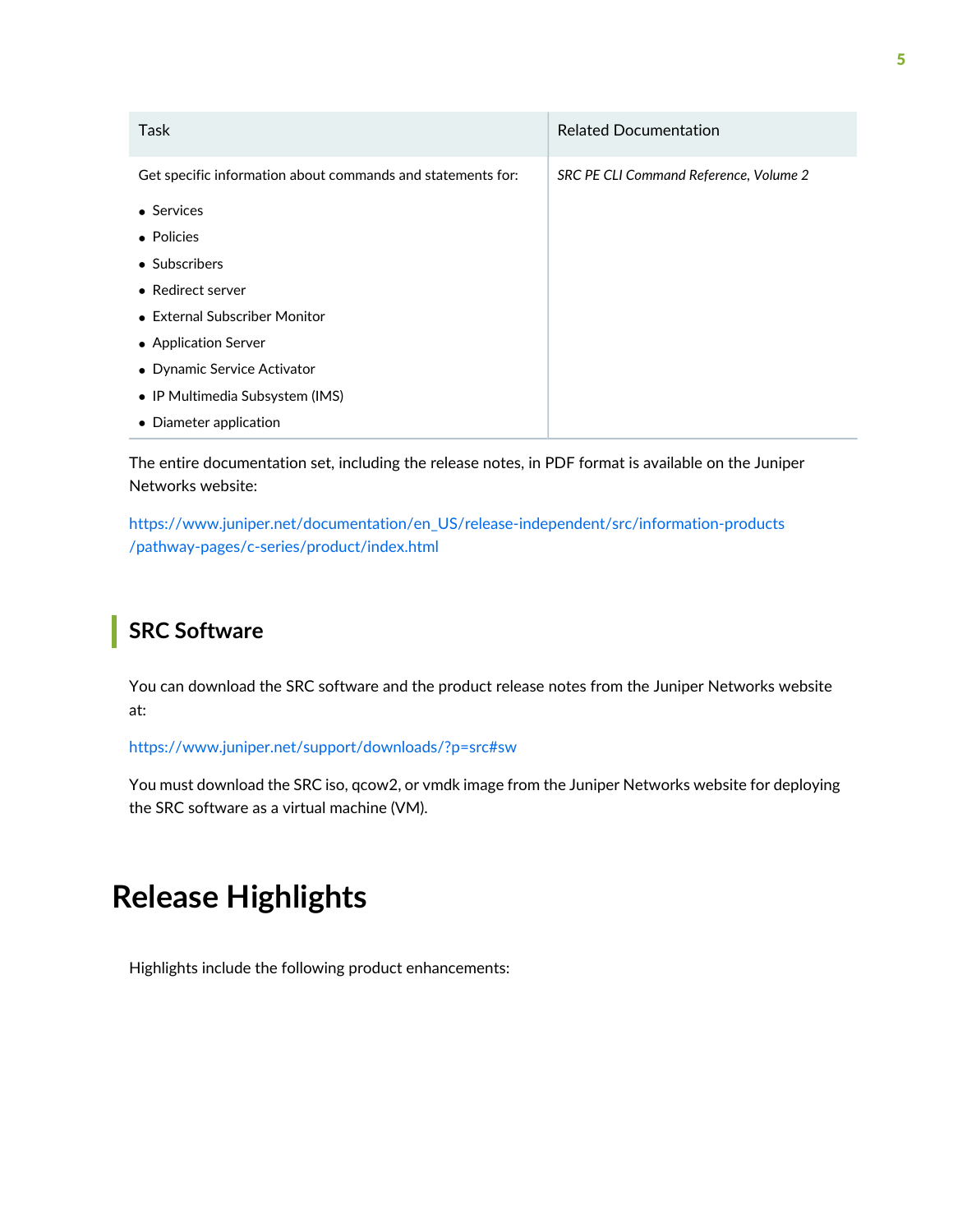**NOTE:** The SRC software runs as VMs and runs on C Series Controllers—a range of hardware platforms. The SRC 4.13.0 software contains the features found in the SRC 4.12.0 release plus the features listed in this section. The SRC 4.13.0 software may contain references to the service activation engine (SAE) Release version 7.17.0. SRC 4.13.0 software does not run on the discontinued C2000 and C4000 controllers because of hardware incompatibility.

### <span id="page-5-0"></span>**CentOS Upgrade**

The base operating system of SRC software has now been upgraded from CentOS 6.5 to CentOS 7.6. To migrate to SRC Release 4.13.0, see **Migrating the C Series [Controller](#page-12-4) to Software Release 4.13.0 on [page](#page-12-4) 13**.

#### <span id="page-5-1"></span>**Monitor Components Connectivity (MCC) Component**

A new component, Monitor Components Connectivity (MCC), is introduced in the SRC software to monitor the connectivity state between SAEs in a community and between SAE and RADIUS server periodically. The MCC collects diagnostic information about the connectivity state of the components, such as connection error, connection timeout, and socket read/write timeout. MCC logs are stored in the **/opt/UMC/mcc/var/log/cc-logs/<source-ip>-<destination-ip>.log** file. You can use the **/opt/UMC/mcc/etc/mcc-config.properties** file to configure the MCC.

<span id="page-5-2"></span>**NOTE:** MCC monitors the connectivity only between SAEs in a community and between SAE and RADIUS server. MCC does not support monitoring other SRC components.

### **Security Updates**

The following third-party libraries have been updated to address security vulnerabilities:

- NSS has been upgraded from 3.12.3 to 3.36.0.
- NSPR has been upgraded from 4.7.4 to 4.19.0.
- OpenSSL has been upgraded from 0.9.8h to 1.0.2k.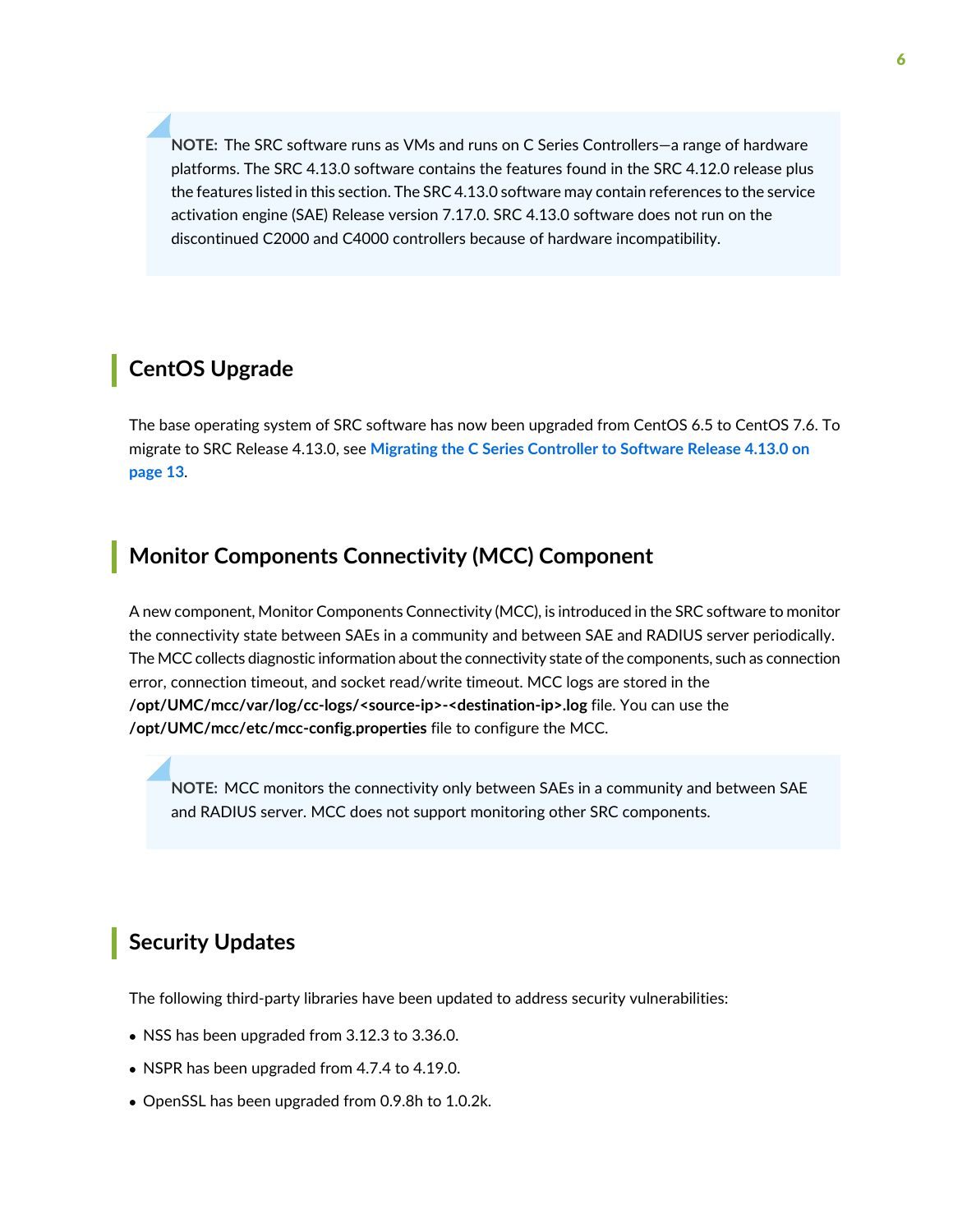- Net-SNMP has been upgraded from 5.4 to 5.7.2.
- Zlib has been upgraded from 1.2.3 to 1.2.7.

# <span id="page-6-0"></span>**Features Not Fully Qualified**

The SRC Release 4.13.x documentation set describes some features that are present in the code, but that have not yet been fully qualified by Juniper Networks. These features will be fully tested and supported in a future release. We expect these features to operate as documented; however, if you use any of these features before they have been fully qualified, it is your responsibility to ensure that the feature operates correctly in your targeted configuration.

<span id="page-6-1"></span>The following features are available in the product, but they are not fully qualified in this release.

#### **DMI**

<span id="page-6-2"></span>• Using the SRC Device Management Interface (DMI) driver and Junos Space, the SRC software can manage DMI devices connected to routers that run on Junos. This feature is supported only for demonstration purposes.

# **Upgrading the System Software**

You cannot directly upgrade to SRC Release 4.13.0 from an earlier release, because the SRC 4.13.0 release uses a different operating system (CentOS 7.6). To migrate to SRC Release 4.13.0, please see **[Migrating](#page-12-4) the C Series [Controller](#page-12-4) to Software Release 4.13.0 on page 13**.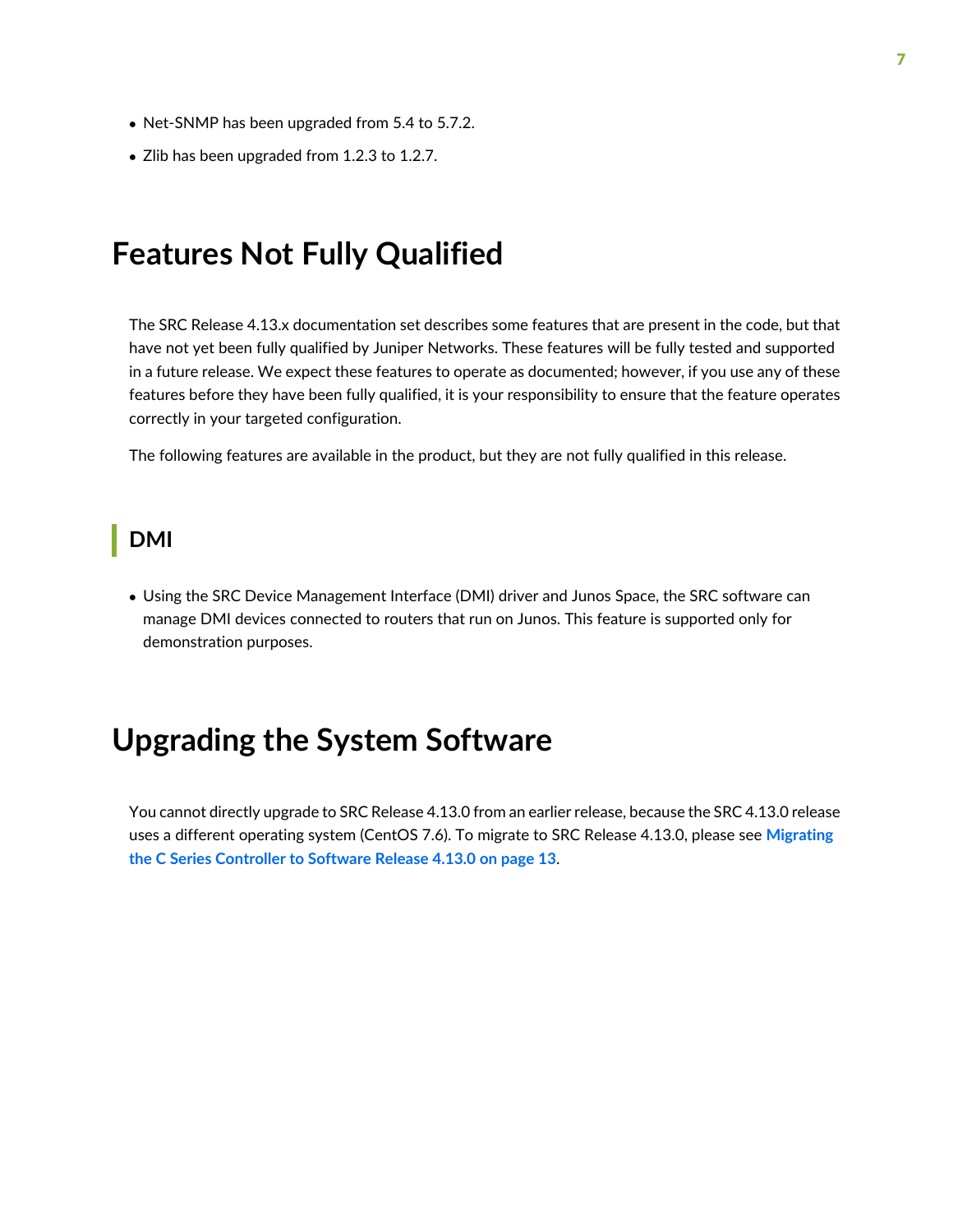# <span id="page-7-0"></span>**Recovering Passwords for the Juniper Networks Database**

The documentation does not disclose the default passwords that the Juniper Networks database uses. If you need access to these passwords or need to recover a password, contact Juniper Networks Technical Assistance Center (JTAC) for assistance.

# <span id="page-7-1"></span>**Known Behavior**

This section describes certain SRC software behaviors and related issues to clarify how the system works.

<span id="page-7-2"></span>For the most complete and latest information about known defects, use the Juniper Networks online [Problem](https://prsearch.juniper.net) Report Search application.

#### **Aggregate Services**

• NIC does not map primary username to managing SAE in aggregate services.

If you use aggregate services and specify a primary username for a subscriber reference expression, note that the configuration scenarios provided with the NIC do not provide a mapping from a primary username to the managing SAE. Consider using the login name instead. If you want to use the primary username as the subscriber reference expression for a fragment service, contact Juniper Networks Professional Services for assistance with setting up the NIC configuration to resolve the primary username to locate the managing SAE.

#### <span id="page-7-3"></span>**Application Server**

- If the application server (**edit slot 0 application-server https**) is configured to use TLSv1 or TLSv1.1 or all TLSv1, TLSv1.1, and TLSv1.2, then the following ciphers (including weak ciphers) are supported. We recommend you to configure TLSv1.2 alone to avoid vulnerabilities.
	- ECDHE-RSA-AES128-SHA256
	- ECDHE-RSA-AES128-SHA
	- ECDHE-RSA-AES128-SHA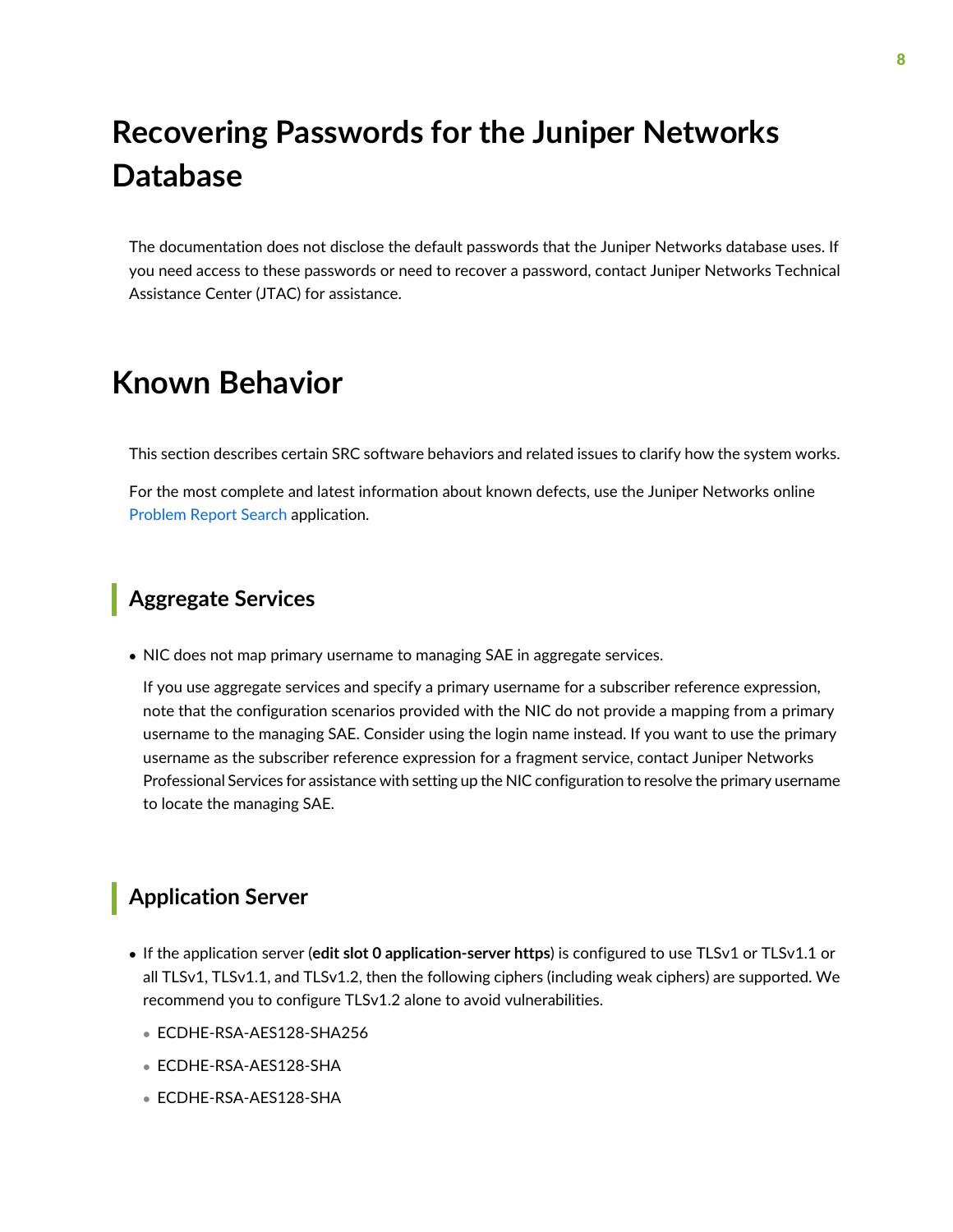- EDH-RSA-DES-CBC3-SHA
- AES128-SHA256
- AES128-SHA
- DES-CBC3-SHA
- DHE-RSA-AES128-SHA256
- DHE-RSA-AES128-SHA
- If the application server (**edit slot 0 application-server https**) is configured to use the TLSv1.2 version, then the following strong ciphers are only supported:
	- TLS\_ECDHE\_RSA\_WITH\_AES\_128\_CBC\_SHA256
	- TLS\_ECDHE\_RSA\_WITH\_AES\_128\_CBC\_SHA
	- TLS\_DHE\_RSA\_WITH\_AES\_128\_CBC\_SHA256
	- TLS\_DHE\_RSA\_WITH\_AES\_128\_CBC\_SHA

#### <span id="page-8-0"></span>**Configuration Updates**

• When you use the **load merge**, **load override**, or **load replace** command at any hierarchy level, the command loads all the configuration in the specified file.

If you want to load the configuration for a specified hierarchy level:

- Ensure that the file contains the **sdx:current=true** text to identify the level at which the configuration is to be loaded.
- Run a **load** command with the **relative** option at the level at which you want to update the configuration.

If a file contains configuration statements other than those at and below the level identified by **sdx:current=true**, the command disregards the other statements.

If you enter a **load** command with the **relative** option and the file does not contain the text **sdx:current=true**, you receive a message indicating that the configuration cannot be loaded.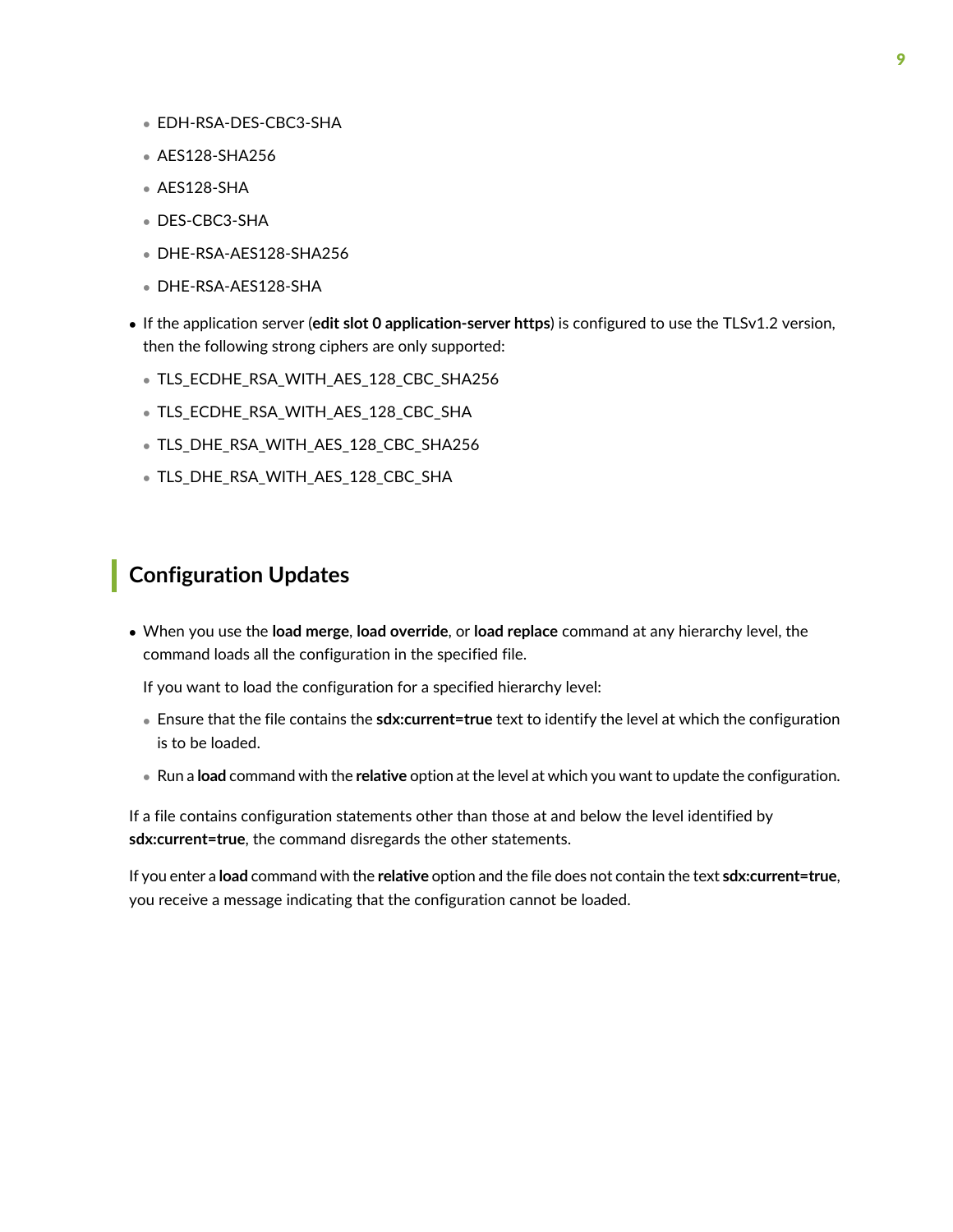#### <span id="page-9-0"></span>**Hardware**

• From Release 4.8.0 to 4.12.0, the SRC software runs on CentOS 6.5. From Release 4.13.0 onwards, the SRC software runs on CentOS 7.6. However, neither version of CentOS supports older C series controllers (C2000 and C4000) because of hardware incompatibility. [PR1049794](https://prsearch.juniper.net/PR1049794)

#### <span id="page-9-1"></span>**Juniper Networks Database**

• Recommendations for use of multiple primary Juniper Networks databases.

We recommend that you configure two to four Juniper Networks databases as primary databases in a community. If you plan to use more than two Juniper Networks databases in a primary role and expect to have frequent updates to the Juniper Networks database, we recommend that you test your application scenario with a projected traffic load. For assistance testing your application scenario, contact Juniper Networks Professional Services or JTAC.

#### <span id="page-9-2"></span>**MIBs**

• Recommendations for use of latest SNMP MIBs that the SRC software supports in this release.

<span id="page-9-3"></span>We recommend that you download the latest MIBs from the Juniper Networks website at [https://www.juniper.net/documentation/en\\_US/src/information-products](https://www.juniper.net/documentation/en_US/src/information-products/pathway-pages/c-series/index.html) [/pathway-pages/c-series/index.html](https://www.juniper.net/documentation/en_US/src/information-products/pathway-pages/c-series/index.html) while using the latest version of the SRC software.

## **Policy Management**

• Use care when modifying configurations with other policy management tools for interfaces on JunosE routers that are managed by the SRC software.

When applying policies to interfaces on JunosE routers that are managed by the SRC software, carefully consider using other policy management tools, such as CLI, RADIUS, CoA, or Service Manager. Policies that are applied to the interface before SRC management begins, such as at access-accept time, are properly replaced. However, if other policy managers change existing policies while SRC management is active, problems can occur.

• If you have a preconfigured policy through CLI or RADIUS as part of subscriber PVC/VLAN provisioning, the existing policy becomes inactive and the SAE manages the subscriber interface. When the SAE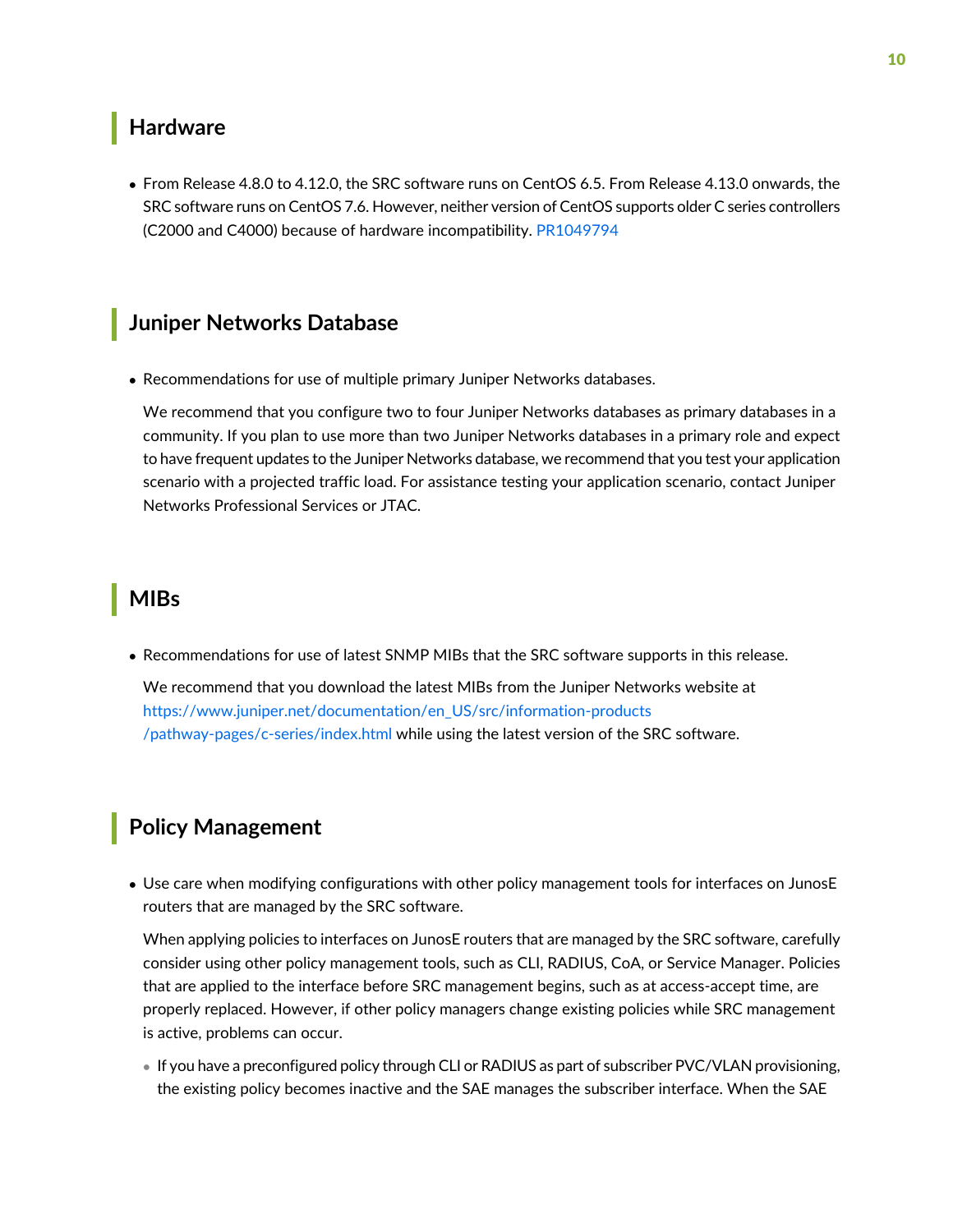stops managing the interface, the preconfigured policy becomes active. However, if you change the policy on the interface using CLI or CoA, problems can occur.

• If you have a policy in Access-Accept, the existing policy becomes inactive and the SAE manages the interface.

#### <span id="page-10-0"></span>**SAE**

- When you configure an interface classifier rule under the **[edit shared classification-script interface classifier]** hierarchy level, the changes do not take effect immediately on the SRC software. For a workaround, see the PR record. [PR973224](https://prsearch.juniper.net/PR973224)
- When policies are installed via RAR, service mismatch between SRC and SCG occurs if there are partial charging rule install failures at SCG side. For a workaround, see the PR record. [PR1127708](https://prsearch.juniper.net/PR1127708)
- For JSRC dual-stack subscribers, if dynamic-profile in MX Series router has either one of the inet or inet6 policies and if the corresponding family gets deactivated, MX Series router triggers an ACR-Stop for the service. This results in deactivation of that service in SRC. As SRC does not reprovision the service when the family gets reactivated, we recommend to have dynamic-profiles with both inet and inet6 families at the MX Series router end.
- <span id="page-10-1"></span>• MX Series router does not send Framed-IPv6-Netmask and the prefix length of the Framed-IPv6-Address is always considered as 128. Hence, the ignore-framed-ipv6-netmask configuration will not have any effect.

# **Known Problems and Limitations**

This section identifies known problems and limitations in this release.

For the most complete and latest information about known defects, use the Juniper Networks online [Problem](https://prsearch.juniper.net) Report Search application.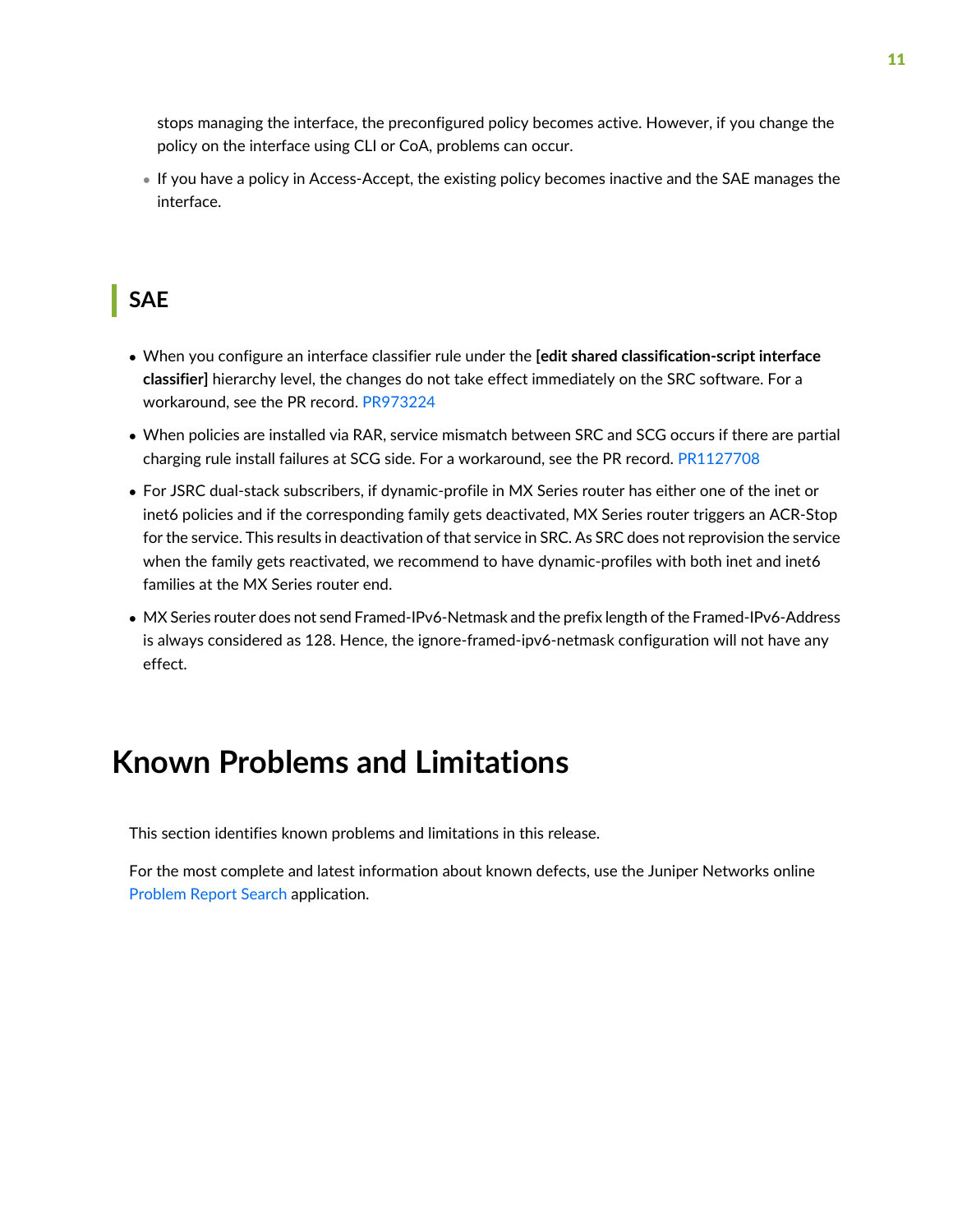### <span id="page-11-0"></span>**3GPP Gy**

• If SRC's Gy is enabled after the SAE, SRC's plug-ins are not initialized for certain subscribers. For a workaround, see the PR record. [PR1097126](https://prsearch.juniper.net/PR1097126)

# <span id="page-11-1"></span>**LDAP**

• The scheduler format has been changed, but new attributes (action name, event name, and except name) are not currently supported in Enterprise Manager. [PR1325483](https://prsearch.juniper.net/PR1325483)

### <span id="page-11-2"></span>**NTP**

- Time synchronization is not observed for unauthenticated NTP broadcast client when default restrict commands are configured. For a workaround, see [PR1389059.](https://prsearch.juniper.net/PR1389059)
- The **kod** option under the **system ntp restrict address** *address*, **system ntp restrict default-v4**, and **system ntp restrict default-v6** commands may not function properly because there is no option to configure limited requests. The behaviors of **nopeer** and **notrap** options have not been tested by Juniper Networks. [PR1389024](https://prsearch.juniper.net/PR1389024)
- <span id="page-11-3"></span>• SRC updates date and time from the hardware clock with no preference to the user configured date and time during reboot. [PR1444678](https://prsearch.juniper.net/PR1444678)

### **SAE**

- After changing the VM memory of vSRC, the new SAE heap parameter values are not displayed in the CLI even though the new values are properly allotted to the SAE. For a workaround, see [PR1389004](https://prsearch.juniper.net/PR1389004).
- While configuring global service schedule, the "Mismatch in system and scheduler time zones" warning is displayed even if the time zones are identical. [PR1444688](https://prsearch.juniper.net/PR1444688)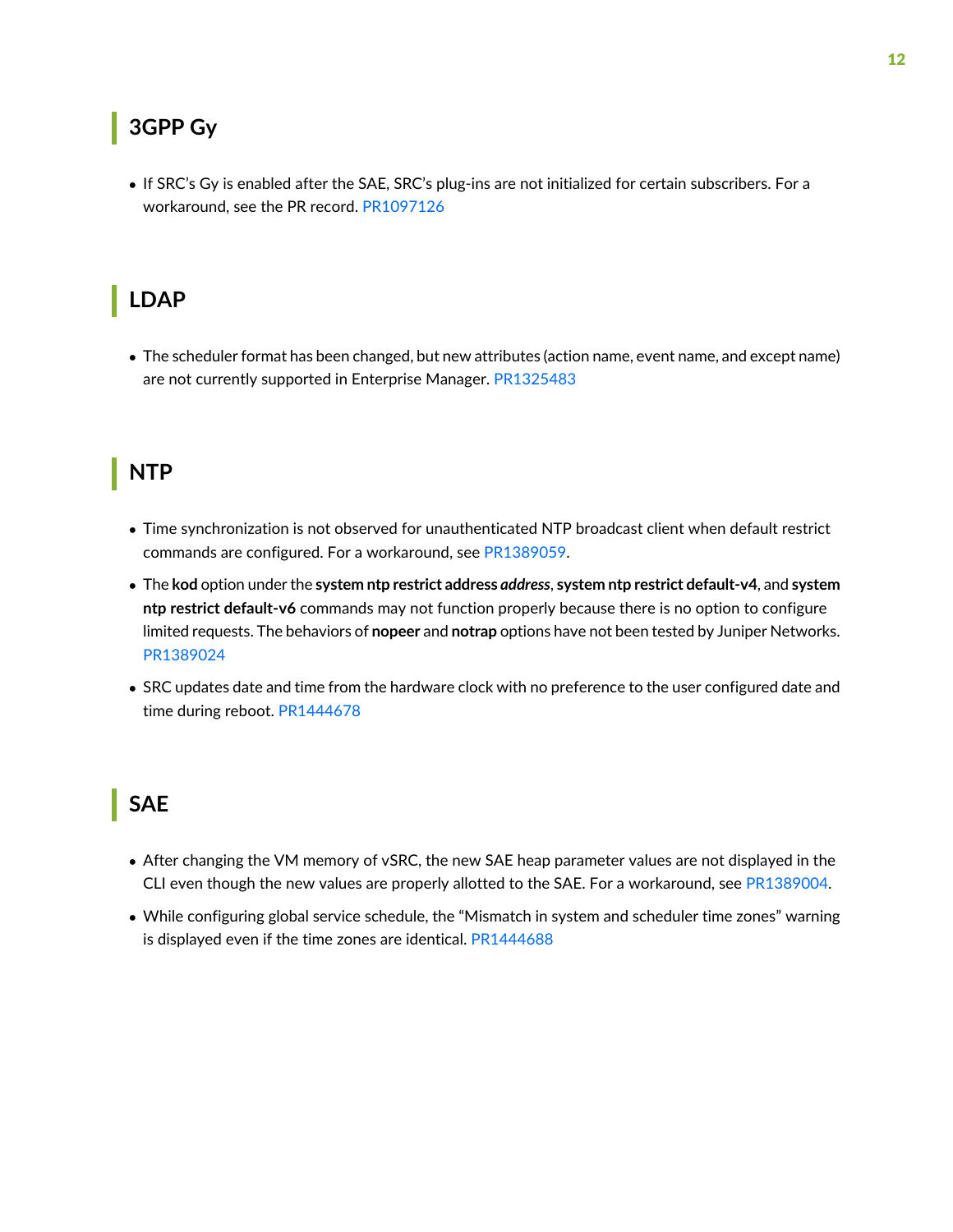<span id="page-12-0"></span>• SRC produces a core dump file in background while configuring SIC component. [PR1443133](https://prsearch.juniper.net/PR1443133)

# <span id="page-12-1"></span>**Documentation Updates**

<span id="page-12-2"></span>There are no errata or changes in the documentation set published for SRC Release 4.13.x.

# **Migration**

<span id="page-12-3"></span>This section provides information about migrating from earlier SRC software releases to SRC Release 4.13.0.

# **Policy Changes**

Starting with SRC Release 4.2.0, an action configured for a policy rule no longer requires a name to identify the action. Old configurations with a name are accepted.

<span id="page-12-4"></span>**NOTE:** You cannot have multiple instances of the same action configured for one rule.

#### **Migrating the C Series Controller to Software Release 4.13.0**

You cannot upgrade the C Series Controller software to Release 4.13.0 from an earlier release by using the **request system upgrade url** *url* command, because SRC 4.13.0 release uses a different operating system (CentOS 7.6). You must reimage the controller by using the USB storage device. For more information about using the USB storage device to reimage the controller, see *Recovering or Installing System Software on a C Series Controller by Using the USB Storage Device Supplied by Juniper Networks*.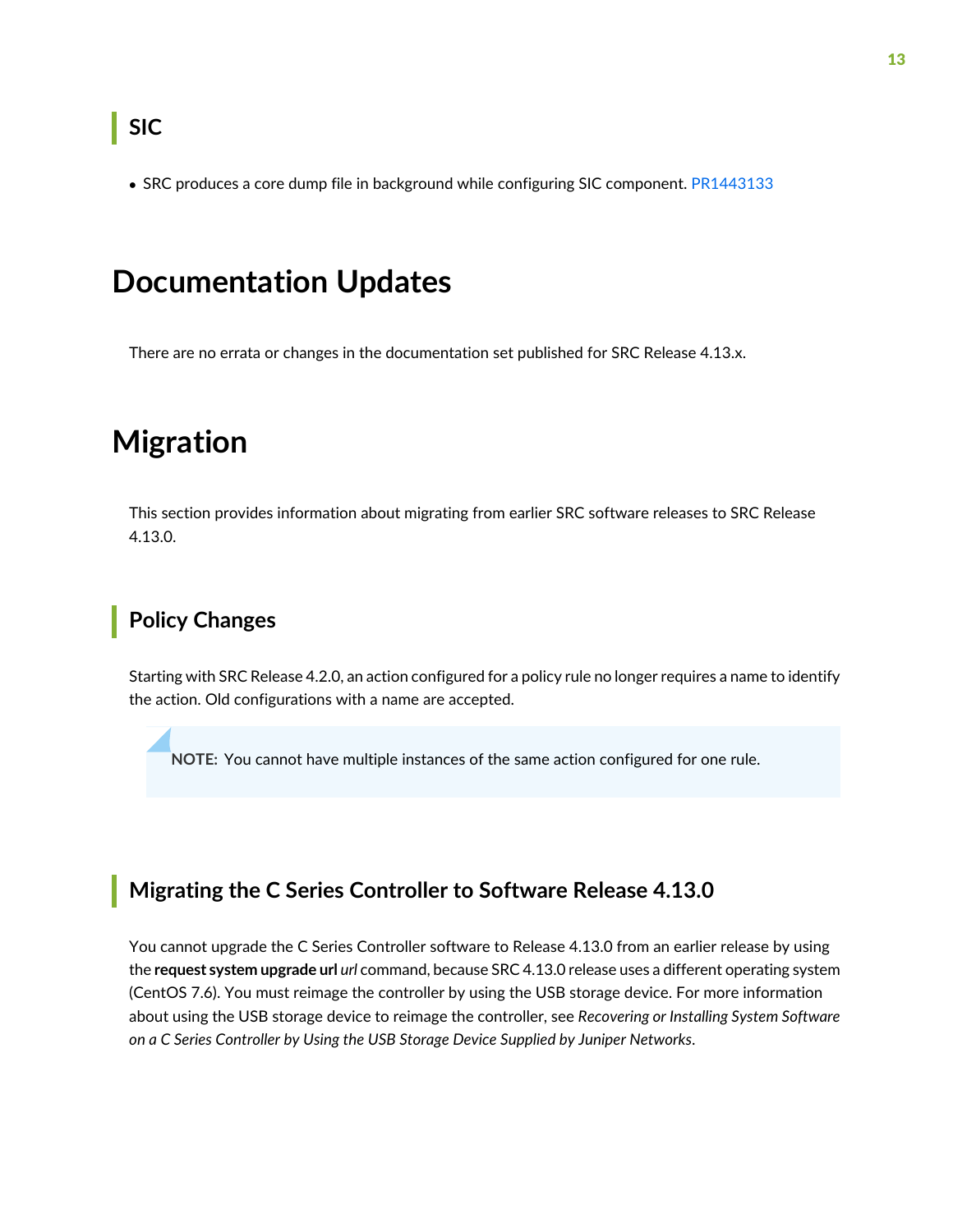The basic procedure to migrate the C Series Controller from an earlier release to Release 4.13.0 is:

1. Back up the configuration to the USB storage device or to a remote server by using the **save** and **file copy** commands.

**NOTE:** We recommend that you back up the configuration to the remote server.

- 2. Create an installation medium by using the read/write USB storage device.
- 3. Boot the controller from the USB storage device and install the software.
- 4. Load the backup configuration by using the **load** command.

**NOTE:** The default username and password for grub menu are "root" and "password",respectively. You can change the default password by executing the **grub2-setpassword** command in shell mode.

You can load backup configuration from the XML, text, or LDAP LDIF file. Before loading backup configuration from XML or text file, you must perform the following steps in the backup configuration to avoid errors:

- For all router drivers, set the minimum thread pool size to 100.
- For all SRC components, set the maximum file size to 2,000,000.
- Define network device type and SAE connection.
- Delete logrotate configurations.
- Delete the external interface configurations.
- Configure the new SAE heap percentage options (java-min-heap-size-percentage, java-heap-size-percentage, java-min-new-size-percentage, and java-new-size-percentage) based on the values set to the existing heap options (java-min-heap-size, java-heap-size, java-min-new-size, and java-new-size).
- Delete the JPS component and configurations related to JPS.
- If the redirect server is set to SSLv2 for HTTPS, change it to a supported protocol (SSLv23, SSLv3, TLSv1, TLSv1.1, or TLSv1.2).
- Delete Telnet configurations.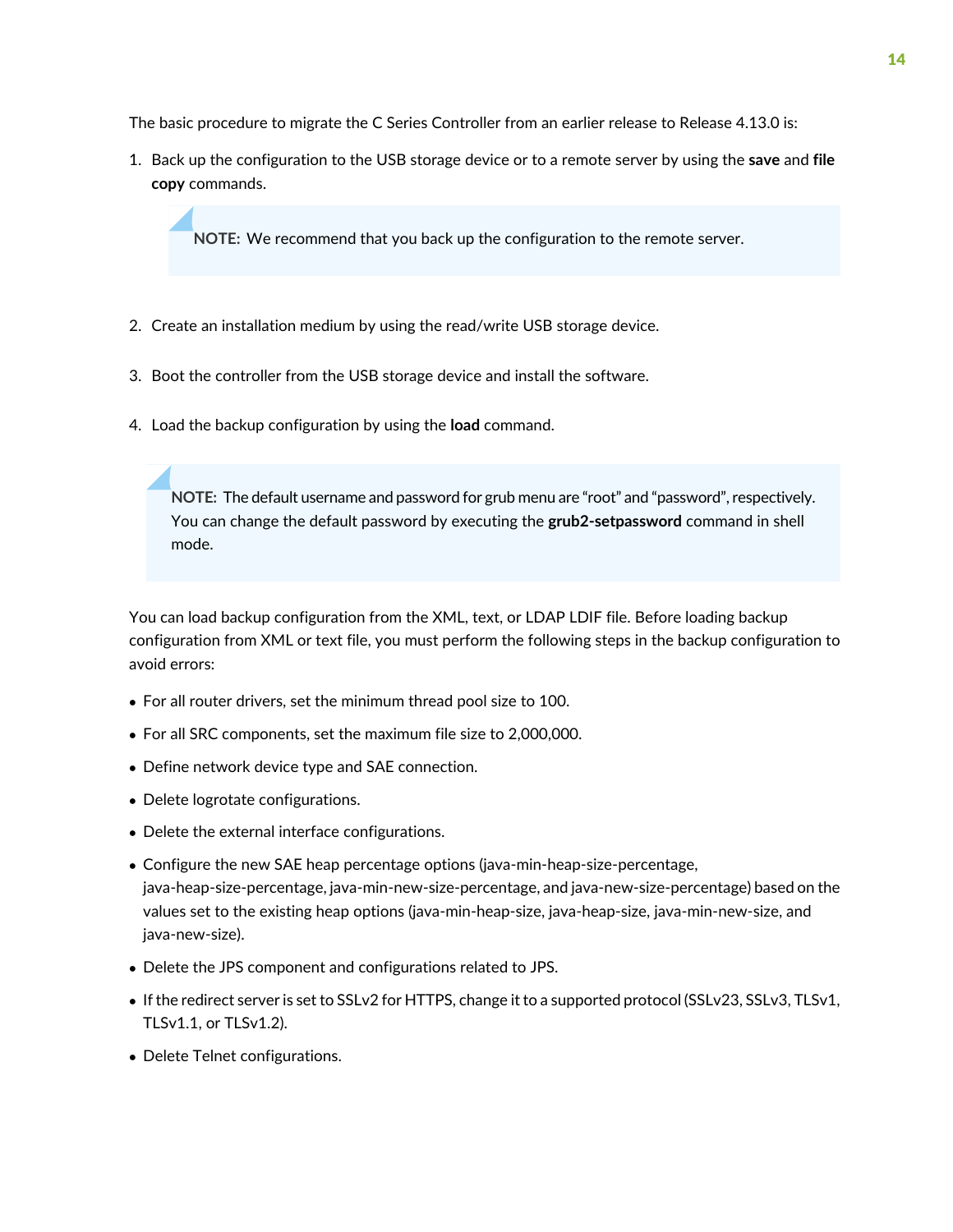- Delete the following SSH host keys: dsa-private, dsa-public, rsa1-private, and rsa1-public.
- Under the **slot** *number* **sae java-garbage-collection-options** command, if the value of **ThreadStackSize** is less than 228, then you must change it to 228.

### <span id="page-14-0"></span>**Upgrading the SRC Software from Release 4.13.0R1/R2 to 4.13.0R3 or Later**

Direct upgrade from the SRC software release 4.13.0R1/R2 to 4.13.0R3 or later does not fix the [PR1512354.](https://prsearch.juniper.net/PR1512354) To address this issue, you must install the hot patch "SRC-PE-4.13.0-Hot-Patch-1.zip" on your system before you upgrade the SRC software from release 4.13.0R1/R2 to 4.13.0R3 or later.

**NOTE:** If the SRC base version is not 4.13.0R1/R2, this hot patch is not required; and you can perform a direct upgrade.

# <span id="page-14-2"></span><span id="page-14-1"></span>**Restrictions and Recommendations**

## **VTA**

VTAs have been tested with the following databases:

- MySQL version 4.0.13 [\(http://www.mysql.com\)](http://www.mysql.com)
- <span id="page-14-3"></span>• Oracle Database version 9i [\(http://www.oracle.com\)](http://www.oracle.com)

#### **RADIUS Server**

Juniper Networks SRC Release 4.13.0 was tested with Juniper Networks Steel-Belted Radius Carrier server.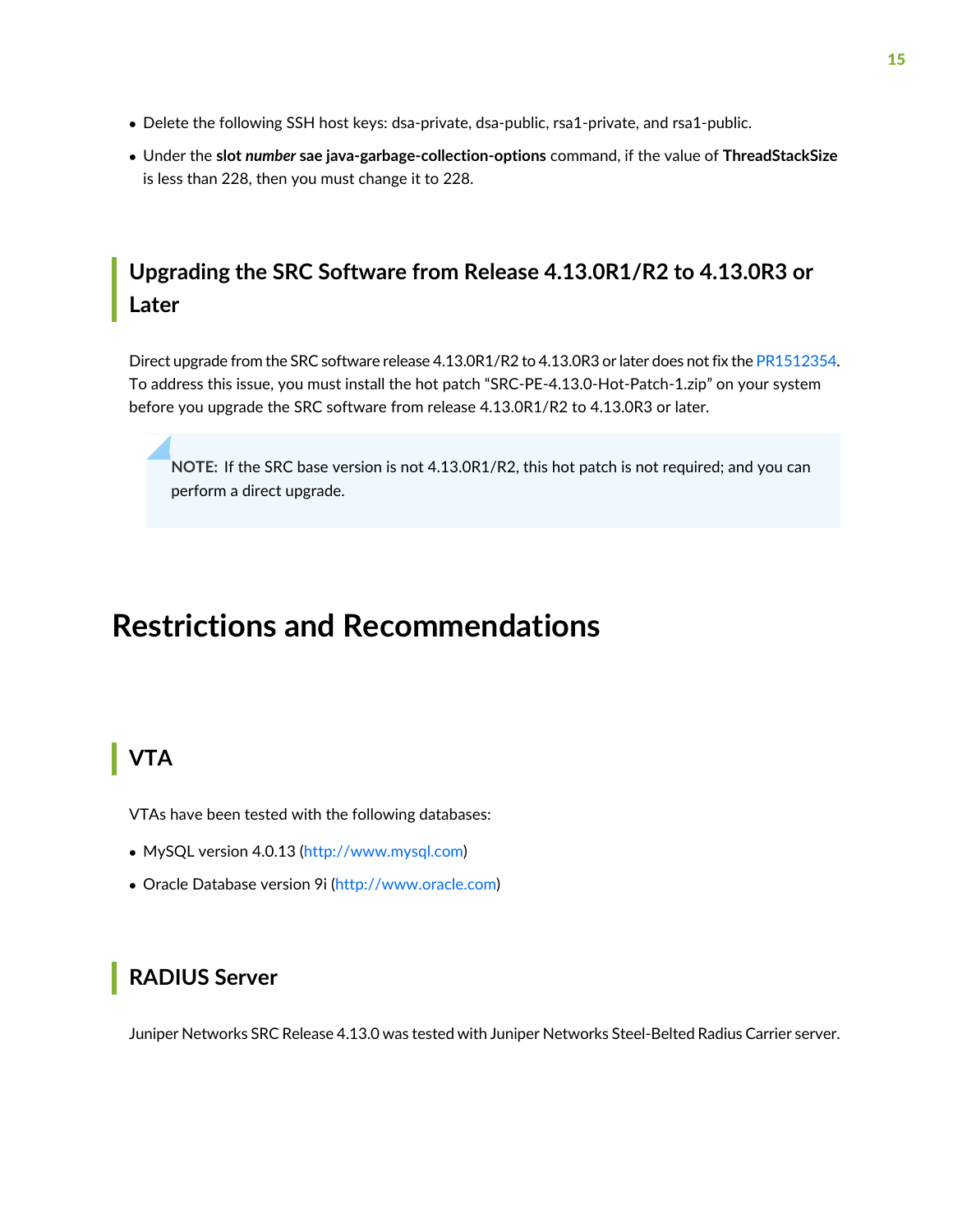Any RADIUS product compliant with RFC 2865 and RFC 2866 should be suitable for use with SRC Release 4.13.0.

### <span id="page-15-0"></span>**Web Browsers**

The C-Web interface in SRC Release 4.13.0 was tested with and supports the following Web browsers:

- Firefox 10.0 or later
- Internet Explorer 8.0 or later
- <span id="page-15-1"></span>• Chrome 17.0 or later

### **SRC Virtualization**

<span id="page-15-2"></span>The SRC 4.13.0 software installation was tested and supported on VMware Workstation 12 Player, VMware Workstation 12 Pro, VMware ESXi 5.5.0, 6.0, and 6.5, and the KVM hypervisor on CentOS 7.6.

# **Resolved Problems**

This section lists known problems that have been resolved in the current release. For more information about resolved problems, contact JTAC.

For the most complete and latest information about resolved issues, use the Juniper Networks online [Problem](https://prsearch.juniper.net) Report Search application.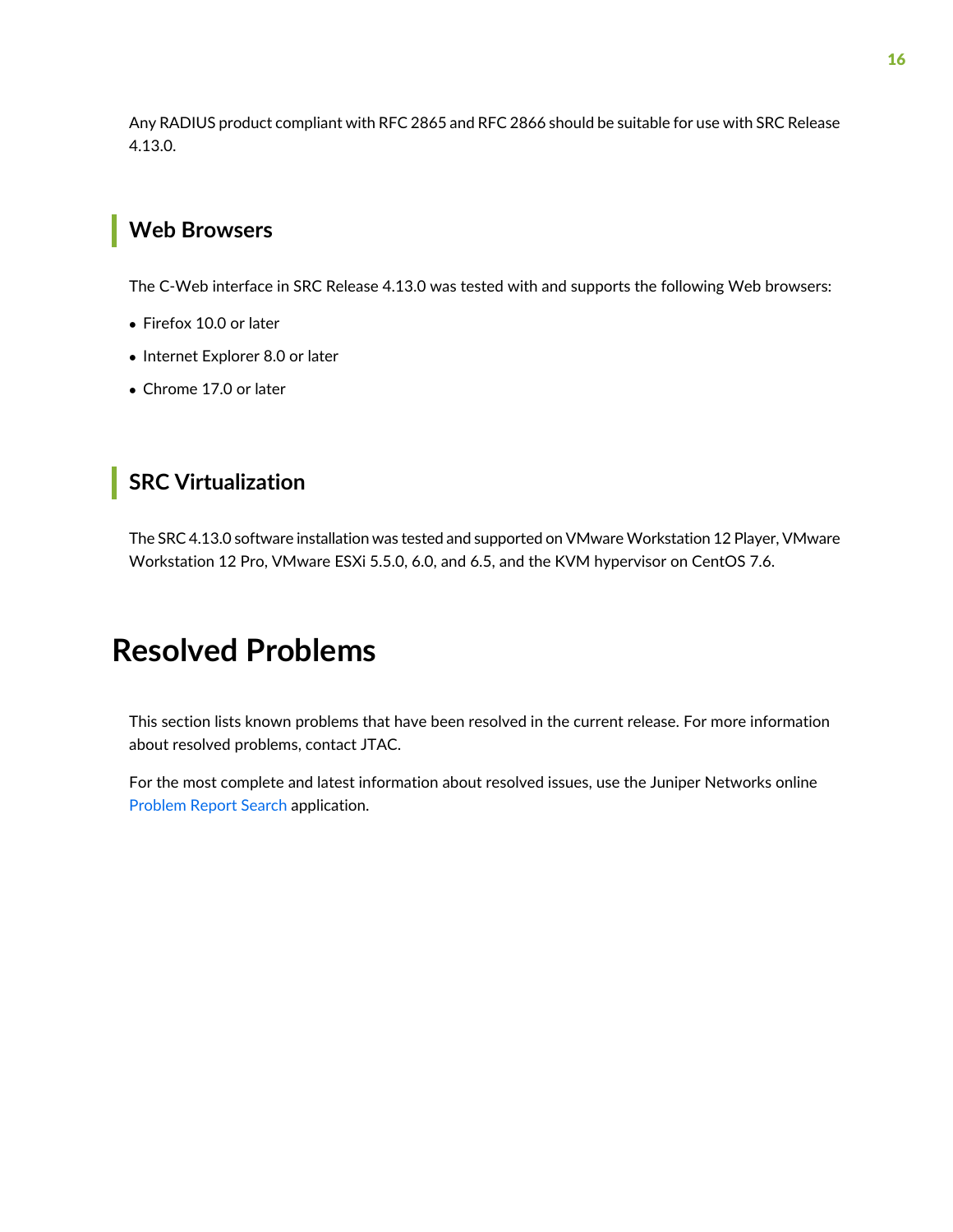## <span id="page-16-0"></span>**Application Server**

• When removing a mandatory attribute with duplicate values, the commit is successful without any errors. [PR1392803](https://prsearch.juniper.net/PR1392803)

# <span id="page-16-1"></span>**CLI**

<span id="page-16-2"></span>• The help configuration command in CLI is not working and showing syntax error. [PR1335505](https://prsearch.juniper.net/PR1335505)

# **C-Web**

<span id="page-16-3"></span>• An existing HTTP session will get logged out automatically if you log in to C-Web through HTTPS and then try to log in to C-Web through HTTP in the same browser. [PR1389011](https://prsearch.juniper.net/PR1389011)

## **Policy Management**

<span id="page-16-4"></span>• With load bootstrap-only, policy configurations in the file are loaded. [PR903551](https://prsearch.juniper.net/PR903551)

### **SAE**

- When modifying service session, fileACCT shows a large amount of extra traffic. [PR903344](https://prsearch.juniper.net/PR903344)
- The "show sae subscribers" command does not report active subscribers while "show sae subscribers terse" reports as expected. [PR1439728](https://prsearch.juniper.net/PR1439728)
- <span id="page-16-5"></span>• SAE Jacorb properties load default entries after SAE restart. [PR1383212](https://prsearch.juniper.net/PR1383212)

#### **Software Upgrade**

• JPS component has been removed from the SRC software but SNMP notify alarm and event configurations related to JPS have not been removed. [PR1388388](https://prsearch.juniper.net/PR1388388)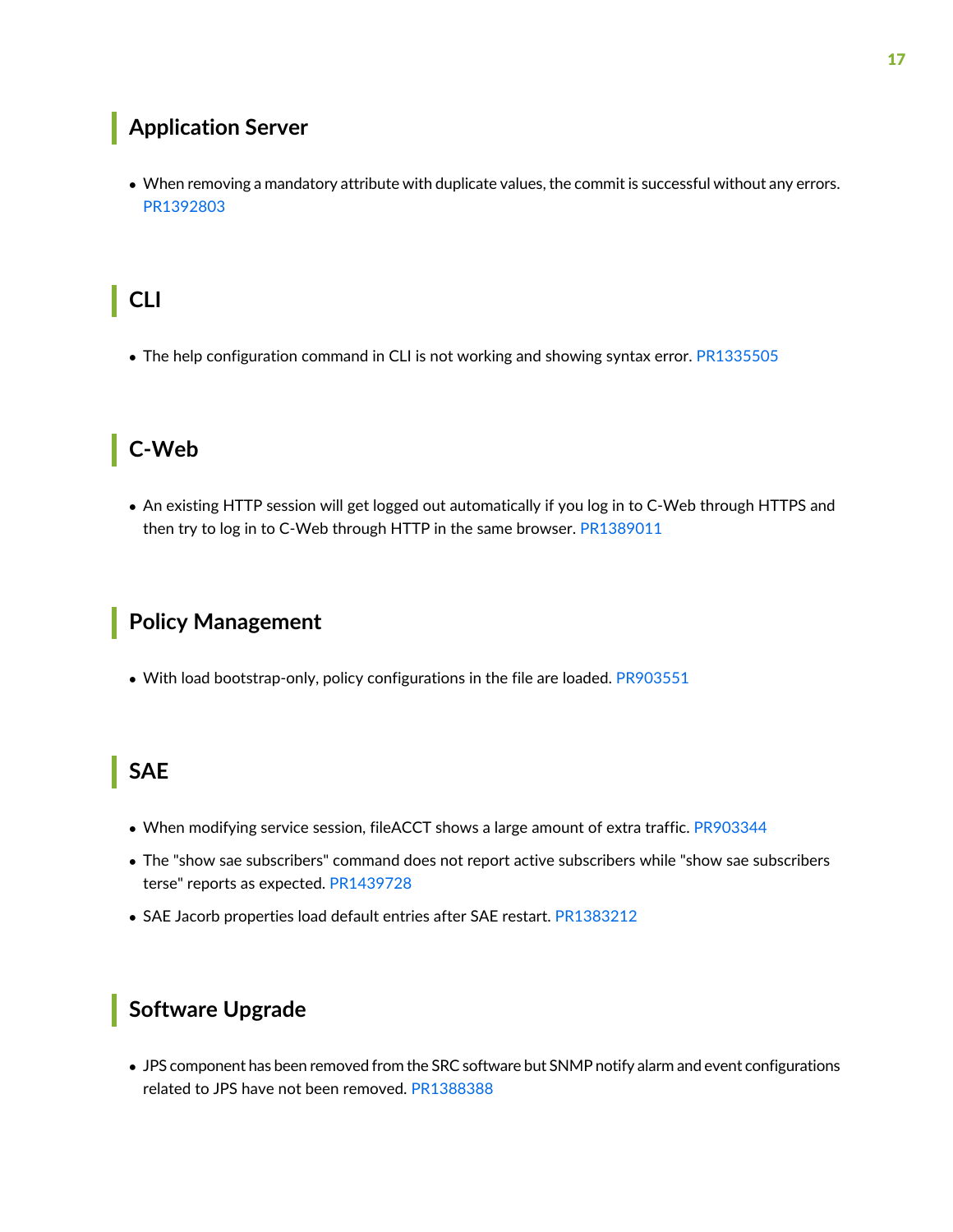- JPS component is loaded after upgrading SRC from release 4.11.0 to 4.12.0. [PR1383211](https://prsearch.juniper.net/PR1383211)
- SAE is not starting after upgrading from SRC Release 4.11 to 4.12. [PR1414194](https://prsearch.juniper.net/PR1414194)

# <span id="page-17-0"></span>**SRC Software Compatibility Matrix**

[Table](#page-17-1) 1 on page 18 shows which versions of the SRC software are compatible with specified versions of the Junos OS and JunosE OS.

<span id="page-17-1"></span>For the most current information about supported software releases, contact JTAC.

| <b>SRC Software</b><br>Release | <b>Tested with JunosE Release</b> | Tested with Junos OS Release        |
|--------------------------------|-----------------------------------|-------------------------------------|
| 4.2.0                          | 12.2.1, 12.3.0, 13.0.0            | 11.1R5.4 - 11.2R2.4 - 11.4R1.9      |
| 4.3.0                          | 13.0.0, 13.1.0, 13.2.0b1-7        | 11.4, 12.2, 12.3                    |
| 4.4.0                          | 13.2.0, 13.3.0, 14.1.0            | 11.4x27, 12.2x49, 12.3R3            |
| 4.5.0                          | 14.2.0, 13.2.2, 14.3.0            | 12.3R3.1, 11.4X27.46, 13.3          |
| 4.6.0                          | 14.3.0, 14.1.1, 13.2.3            | 11.4X27.55, 12.3R4.6, 13.3          |
| 4.7.0                          | 14.3.0, 14.3.1, 15.1.0b1-7        | 12.3R6.6, 13.3R2.7, 14.1X50 - D40.1 |
| 4.8.0                          | 14.3.2, 15.1.0                    | 12.3R8.7, 13.3R5.4, 14.1.X50-D75    |
| 4.9.0                          | 15.1.0, 15.1.1, 16.1.0 Beta 1     | 13.3R6.5, 14.1X50-D100.3            |
| 4.10.0                         | 15.1.1, 15.1.2, 16.1.0            | 14.1.X50, 15.1R3.6, 16.1            |
| 4.11.0                         | 15.1.2, 16.1.0                    | 15.1R6-S1.1, 17.2R1.12, 16.1R5      |
| 4.12.0                         | 15.1.2, 16.1.0                    | 15.1R6-S1.1, 17.2R1.12, 16.1R5      |
| 4.13.0                         | 15.1.2, 16.1.0                    | 18.4R2.2                            |

**Table 1: SRC Software Compatibility with JunosE OS and Junos OS**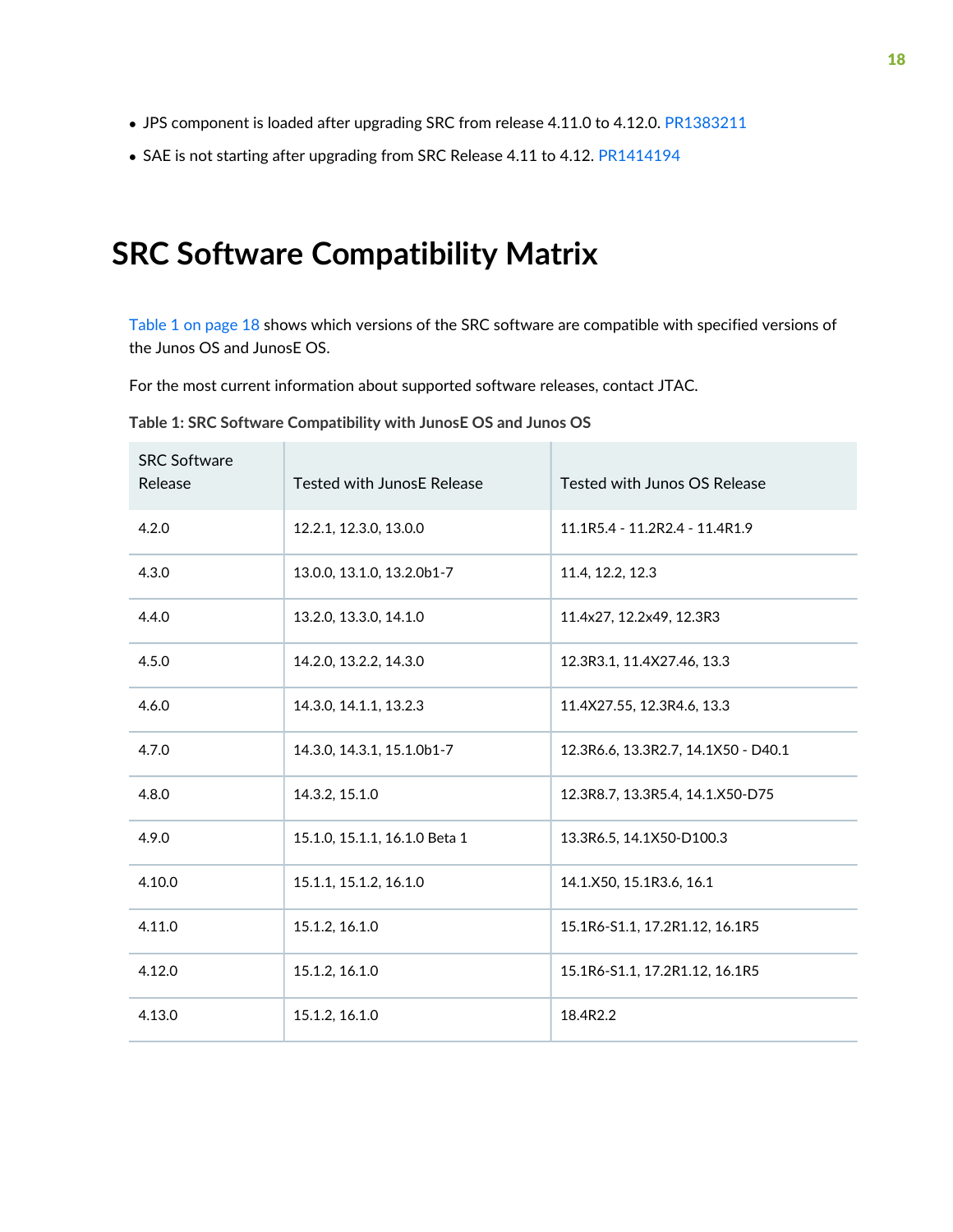# <span id="page-18-0"></span>**Third-Party Software**

This section lists the third-party software that is included with SRC Release 4.13.0. The third-party software is required to work with certain SRC components, and Juniper Networks supports issues associated with this software.

- 389 Directory Server v1.2.11.32 (<http://directory.fedoraproject.org/>)
- 4Suite 1.0.2-0 [\(http://sourceforge.net/projects/foursuite/](http://sourceforge.net/projects/foursuite/))
- Apache-Axis 1.4 ([https://axis.apache.org/axis/\)](https://axis.apache.org/axis/)
- Apache-Avalon 4.1.4 [\(http://avalon.apache.org](http://avalon.apache.org))
- Apache-jakarta-oro 2.0.8 ([http://jakarta.apache.org/oro/\)](http://jakarta.apache.org/oro/)
- asn1crypto 0.24.0 (<https://pypi.python.org/pypi/asn1crypto>)
- Beepcore-java 0.0.08 ([http://www.beepcore.org\)](http://www.beepcore.org)
- BouncyCastle CryptoAPI 1.45 [\(http://bouncycastle.org/java.html\)](http://bouncycastle.org/java.html)
- Castor 0.9-AA ([http://mvnrepository.com/artifact/castor/castor\)](http://mvnrepository.com/artifact/castor/castor)
- CentOS 7.6 [\(http://centos.org](http://centos.org))
- cfggen 2.16.00 [\(http://avagotech.com](http://avagotech.com))
- Cryptography 2.1.4 [\(https://pypi.python.org/pypi/cryptography](https://pypi.python.org/pypi/cryptography))
- eliben-pycparser 2.18 (<https://github.com/eliben/pycparser>)
- expect4j 1.0 [\(https://github.com/cverges/expect4j\)](https://github.com/cverges/expect4j)
- freeradius\_pam\_radius 1.3.16-1 ([http://freeradius.org/pam\\_radius/\)](http://freeradius.org/pam_radius/)
- GNUPROLOG for Java 0.2.1 [\(http://gnuprologjava.sourceforge.net\)](http://gnuprologjava.sourceforge.net)
- ini4j 0.4 [\(http://ini4j.sourceforge.net](http://ini4j.sourceforge.net))
- JacORB 2.3.1 (<http://www.jacorb.org>)
- Jakarta Commons Collections 3.1 [\(http://jakarta.apache.org/commons/collections\)](http://jakarta.apache.org/commons/collections)
- Apache Struts 1.1-Beta3 [\(http://struts.apache.org\)](http://struts.apache.org)
- jax 0.0.15 [\(http://www.ibr.cs.tu-bs.de/projects/jasmin/jax.html\)](http://www.ibr.cs.tu-bs.de/projects/jasmin/jax.html)
- JBoss J2EE Server 6.1.0 Final Neo ([http://jboss.org\)](http://jboss.org)
- JDBM 0.12 [\(http://jdbm.sourceforge.net\)](http://jdbm.sourceforge.net)
- Jersey 1.4 (<http://jersey.java.net>)
- JETTY 9.2.25 ([http://www.eclipse.org/jetty\)](http://www.eclipse.org/jetty)
- Jython 2.2 (<http://www.jython.org>)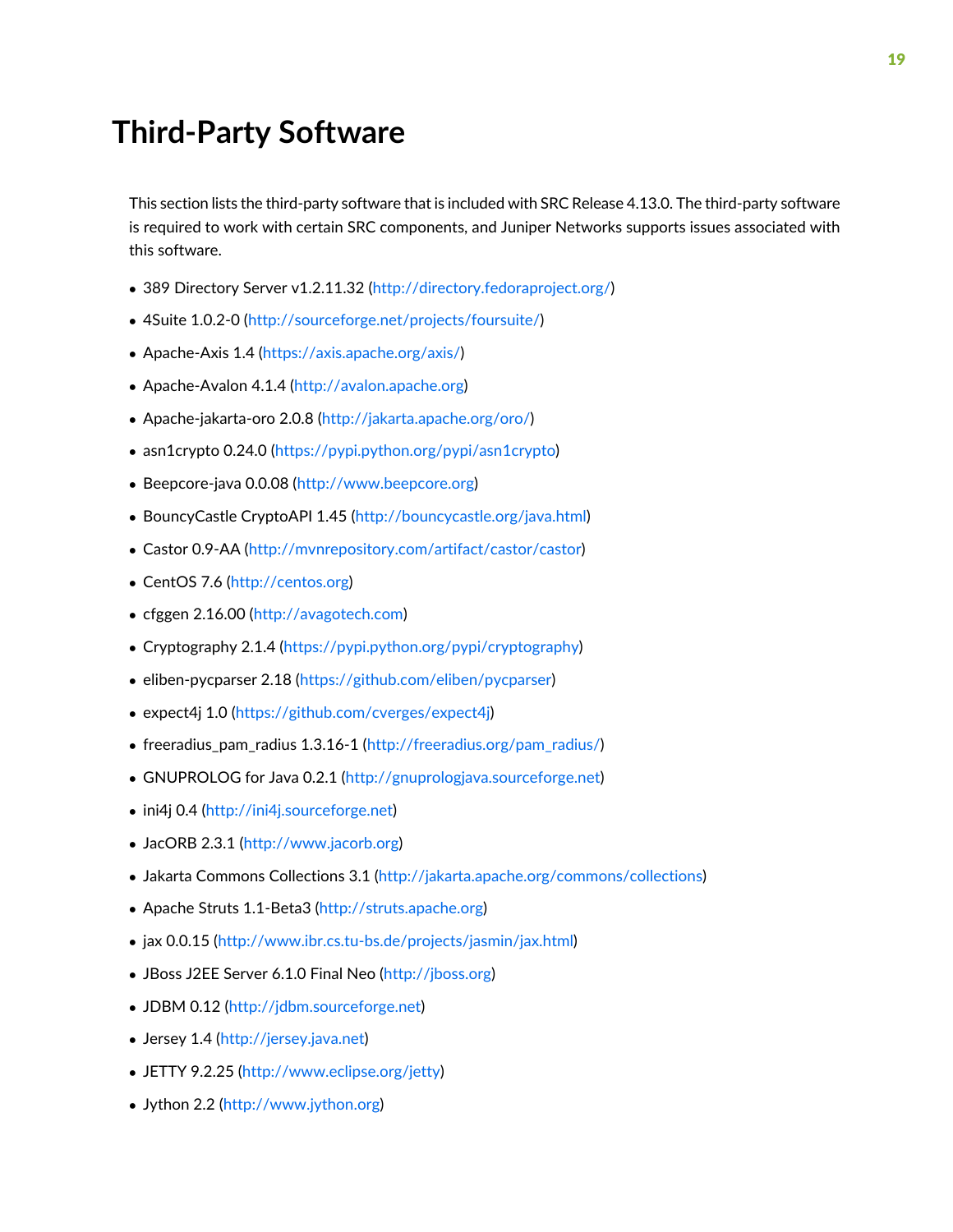- kjd-idna 2.6 [\(https://github.com/kjd/idna\)](https://github.com/kjd/idna)
- Mozilla C SDK 6.0.4 (https://github.com/mozilla-services/mozidap)
- mozilla rhino javascript engine 1.5 (<http://www.mozilla.org/rhino>)
- netconf-java 1.0.2 [\(https://github.com/Juniper/netconf-java\)](https://github.com/Juniper/netconf-java)
- NetSNMP 5.7.2 (<http://www.net-snmp.org> )
- OmniORB 4.2.0-3 [\(http://omniorb.sf.net\)](http://omniorb.sf.net)
- omniORB-utils 4.2.0-3 ([http://omniorb.sourceforge.net/\)](http://omniorb.sourceforge.net/)
- omniORBpy-4.2.0-2 ([http://omniorb.sf.net\)](http://omniorb.sf.net)
- OpenJDK 1.7.0.85 ([http://openjdk.java.net\)](http://openjdk.java.net)
- pam-tacplus 1.2.9 ([http://freecode.com/projects/pam\\_tacplus](http://freecode.com/projects/pam_tacplus))
- pConfig-General 2.61-1 ([https://metacpan.org/release/TLINDEN/Config-General-2.61\)](https://metacpan.org/release/TLINDEN/Config-General-2.61)
- perl-RRD-Simple 1.44-1 (<http://search.cpan.org/dist/RRD-Simple>)
- dvarrazzo-py-setproctitle 1.1.8 ([https://pypi.python.org/pypi/setproctitle/\)](https://pypi.python.org/pypi/setproctitle/)
- py2-ipaddress 3.4.1 (<https://pypi.python.org/pypi/py2-ipaddress>)
- pyca-pyopenssl 17.5 (<https://pyopenssl.readthedocs.io/>)
- PYSNMP 1.6.5-1 (<http://pysnmp.sourceforge.net>)
- python-enum34 1.1.6 [\(https://pypi.python.org/pypi/enum34](https://pypi.python.org/pypi/enum34))
- python-cffi 1.11.4 (<https://pypi.python.org/pypi/cffi>)
- python-six 1.11.0 [\(http://pypi.python.org/pypi/six/](http://pypi.python.org/pypi/six/))
- pyxml 0.8.4 [\(http://pyxml.sourceforge.net/](http://pyxml.sourceforge.net/) )
- RRD Bot 0.9.7 [\(http://thewalter.net/stef/software/rrdbot\)](http://thewalter.net/stef/software/rrdbot)
- rrdtool 1.3.8-6 ([http://oss.oetiker.ch/rrdtool/\)](http://oss.oetiker.ch/rrdtool/)
- SLF4J 1.7.5 [\(http://www.slf4j.org](http://www.slf4j.org))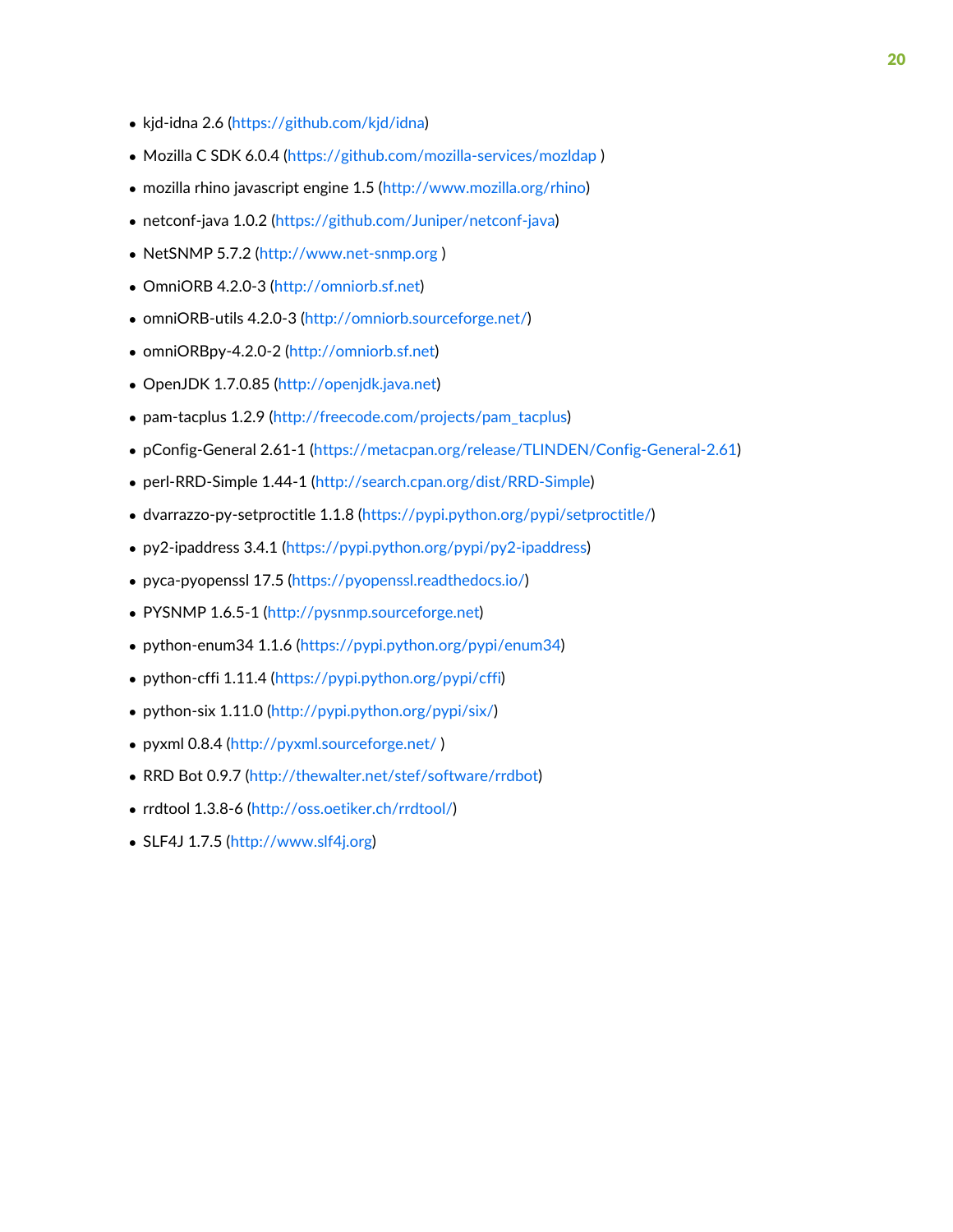# <span id="page-20-0"></span>**SRC Documentation and Release Notes**

For a list of related SRC documentation, see [https://www.juniper.net/documentation/en\\_US/release-independent/src/information-products](https://www.juniper.net/documentation/en_US/release-independent/src/information-products/pathway-pages/c-series/product/index.html) [/pathway-pages/c-series/product/index.html.](https://www.juniper.net/documentation/en_US/release-independent/src/information-products/pathway-pages/c-series/product/index.html)

If the information in the latest release notes differs from the information in the documentation, follow the *SRC PE Release Notes*.

To obtain the most current version of all Juniper Networks $^\circ$  technical documentation, see the product documentation page on the Juniper Networks website at [https://www.juniper.net/documentation/.](https://www.juniper.net/documentation/)

# <span id="page-20-1"></span>**Documentation Feedback**

We encourage you to provide feedback, comments, and suggestions so that we can improve the documentation. You can send your comments to [techpubs-comments@juniper.net,](mailto:techpubs-comments@juniper.net?subject=) or fill out the documentation feedback form at [https://www.juniper.net/documentation/feedback/.](https://www.juniper.net/documentation/feedback/) If you are using e-mail, be sure to include the following information with your comments:

- Document or topic name
- URL or page number
- <span id="page-20-2"></span>• Software release version (if applicable)

# **Requesting Technical Support**

Technical product support is available through the Juniper Networks Technical Assistance Center (JTAC). If you are a customer with an active J-Care or JNASC support contract, or are covered under warranty, and need post-sales technical support, you can access our tools and resources online or open a case with JTAC.

- JTAC policies—For a complete understanding of our JTAC procedures and policies, review the JTAC User Guide located at <https://www.juniper.net/us/en/local/pdf/resource-guides/7100059-en.pdf>.
- Product warranties—For product warranty information, visit [https://www.juniper.net/support/warranty/.](https://www.juniper.net/support/warranty/)
- JTAC hours of operation—The JTAC centers have resources available 24 hours a day, 7 days a week, 365 days a year.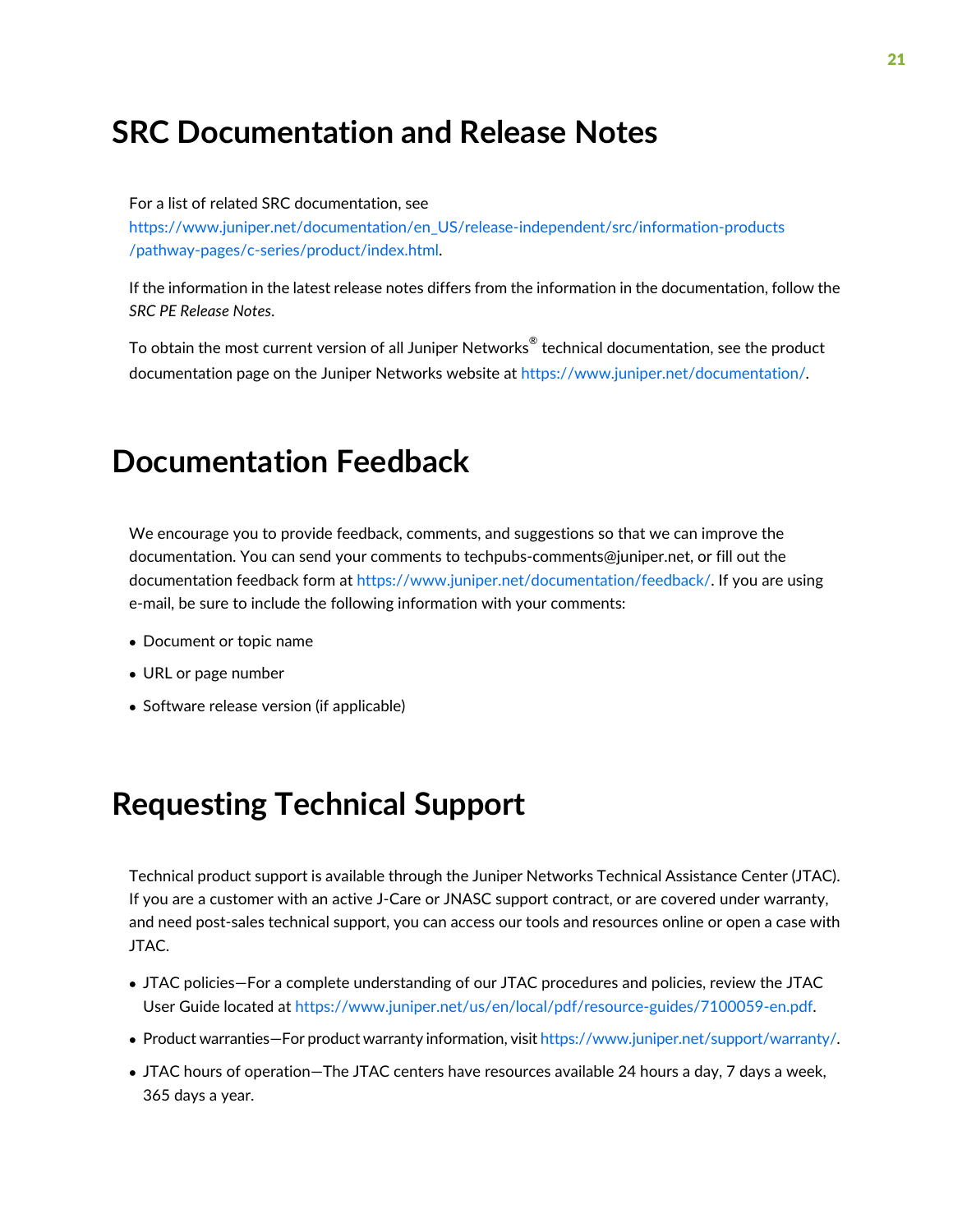#### <span id="page-21-0"></span>**Self-Help Online Tools and Resources**

For quick and easy problem resolution, Juniper Networks has designed an online self-service portal called the Customer Support Center (CSC) that provides you with the following features:

- Find CSC offerings: <https://www.juniper.net/customers/support/>
- Search for known bugs: <https://kb.juniper.net/>
- Find product documentation: [https://www.juniper.net/documentation/en\\_US/release-independent/src/information-products](https://www.juniper.net/documentation/en_US/release-independent/src/information-products
/pathway-pages/c-series/product/index.html.) [/pathway-pages/c-series/product/index.html.](https://www.juniper.net/documentation/en_US/release-independent/src/information-products
/pathway-pages/c-series/product/index.html.)
- Find solutions and answer questions using our Knowledge Base: <https://kb.juniper.net/>
- Download the latest versions of software and review release notes: <https://www.juniper.net/customers/csc/software/>
- Search technical bulletins for relevant hardware and software notifications: <https://www.juniper.net/alerts/>
- Join and participate in the Juniper Networks Community Forum: <https://www.juniper.net/company/communities/>
- Open a case online in the Juniper Networks Customer Service Portal: <https://my.juniper.net>

<span id="page-21-1"></span>To verify service entitlement by product serial number, use our Serial Number Entitlement (SNE) Tool: <https://tools.juniper.net/SerialNumberEntitlementSearch/>

#### **Opening a Case with JTAC**

You can open a case with JTAC on the Web or by telephone.

- Use the Juniper Networks Customer Service Portal at <https://my.juniper.net>.
- Call 1-888-314-JTAC (1-888-314-5822 toll-free in the USA, Canada, and Mexico).

For international or direct-dial options in countries without toll-free numbers, see [https://www.juniper.net/support/requesting-support.html.](https://www.juniper.net/support/requesting-support.html)